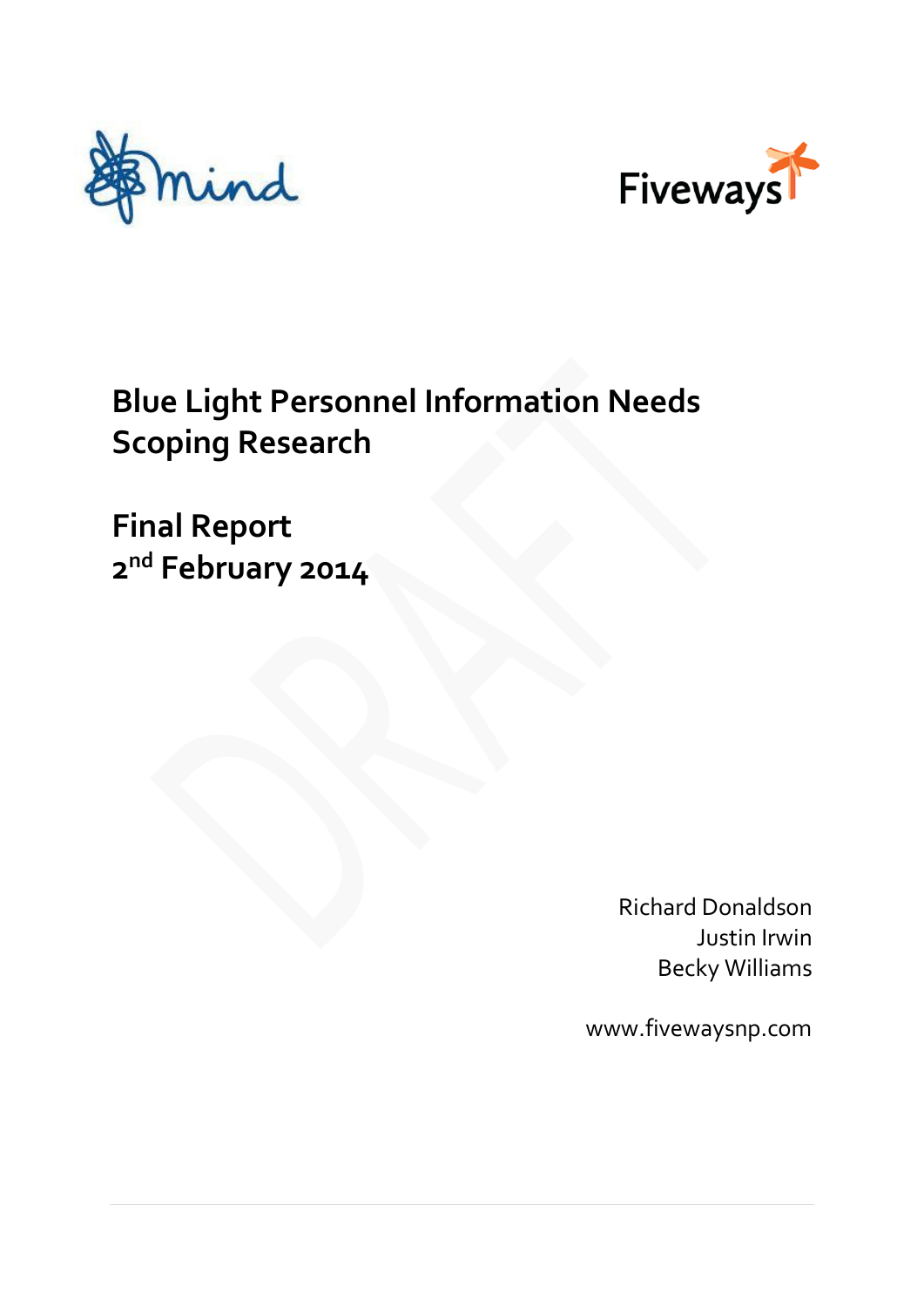# **Contents**

| 1.             |      |  |                                                                                           |  |  |  |
|----------------|------|--|-------------------------------------------------------------------------------------------|--|--|--|
| 2.             |      |  |                                                                                           |  |  |  |
| $\overline{3}$ |      |  |                                                                                           |  |  |  |
|                | 4.   |  |                                                                                           |  |  |  |
|                | 4.1. |  |                                                                                           |  |  |  |
|                | 4.2. |  |                                                                                           |  |  |  |
| 5.             |      |  |                                                                                           |  |  |  |
|                | 5.1. |  |                                                                                           |  |  |  |
|                | 5.2. |  |                                                                                           |  |  |  |
| 6.             |      |  | Key Findings: An effective mental health information service for Blue Light personnel  12 |  |  |  |
|                | 6.1. |  |                                                                                           |  |  |  |
|                | 6.2. |  |                                                                                           |  |  |  |
|                | 6.3. |  |                                                                                           |  |  |  |
| 7.             |      |  | Key Findings: Positioning and promoting a service for Blue Light personnel 14             |  |  |  |
| 8.             |      |  |                                                                                           |  |  |  |
| 9.             |      |  |                                                                                           |  |  |  |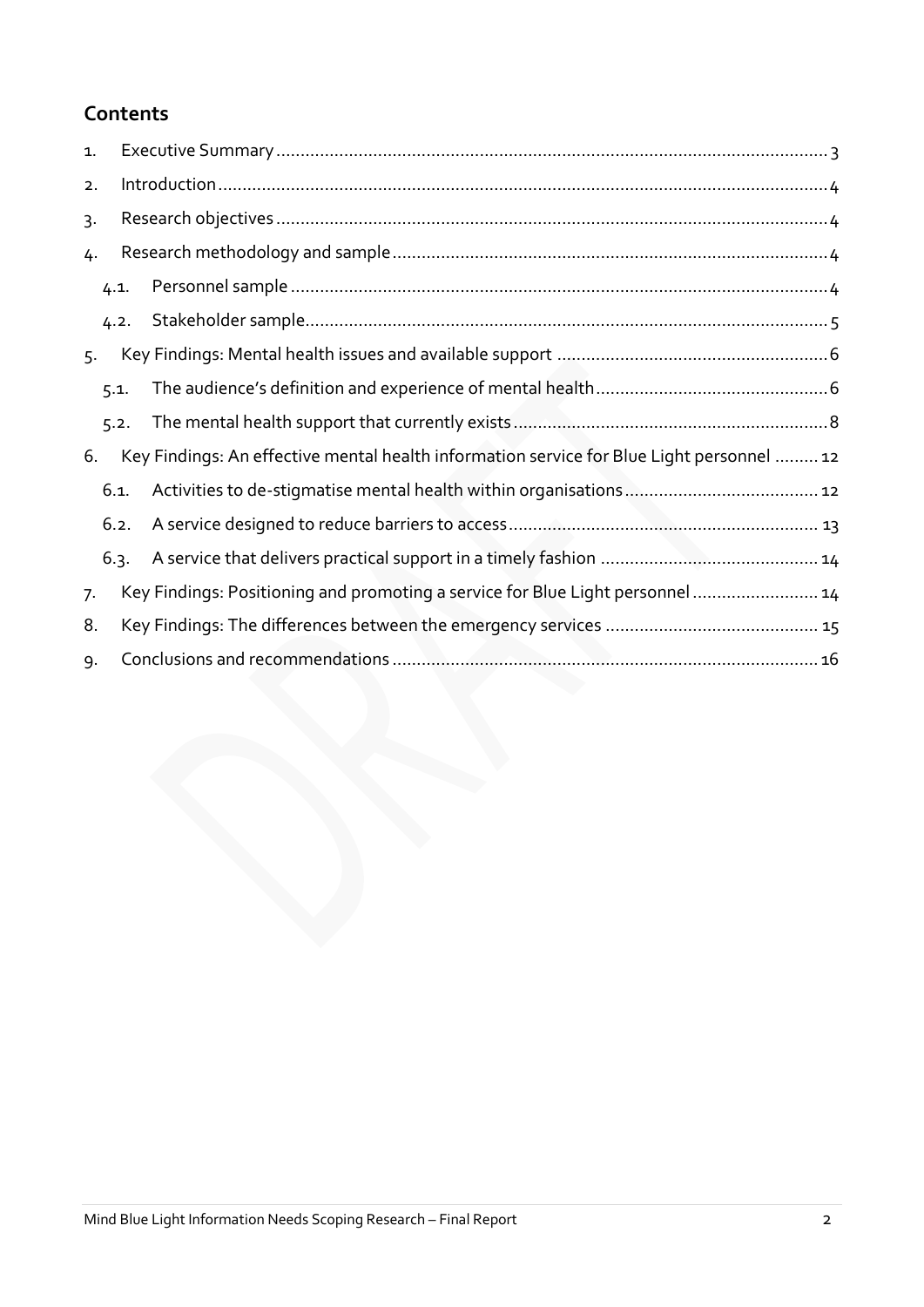# <span id="page-2-0"></span>**1. Executive Summary**

It is clear there is a tremendous need to improve the mental health of emergency service personnel – exposure to traumatic incidents, challenging working environments and pressure to deliver whilst resources are being cut all contribute to high levels of stress, depression, PTSD and anxiety.

Mental health issues are stigmatised across these services and there is an expectation to appear strong and not let your colleagues down. This is compounded by a fear of losing your livelihood if you were to admit to problems or take time off sick.

Provision of mental health support is patchy and focussed on crisis point interventions rather than prevention or maintenance. Most personnel would use their GP and possibly Occupational Health services (although, as they are provided by employers, these are not always perceived as independent). Charities and other organisations do provide other support – and all would welcome the Mind initiative.

According to our research it is evident that providing information alone - without challenging the stigma that would prevent people accessing it - would not be effective. Therefore the success of this service is dependent on the success of the other strands of Mind's Blue Light Programme that challenge this stigma and work with employers. From our research we conclude that an effective mental health information service would need to:

- Tackle stigma from the top down
- Proactively train personnel so they can spot the danger signs
- Normalise mental health
- Be confidential and independent of the employer
- Be easy to access discreetly
- Be provided by someone who truly understands the job
- Deliver practical support in a timely fashion
- Be aware of, and linked to, existing support services

A key challenge in these requirements is the finding that, for the service to be credible, it needs to be delivered by someone who understands what it is like to be in a specific Blue Light service (e.g. there is a feeling that only someone who has been an ambulance worker would understand the mental health issues of an ambulance worker). This presents a significant operational challenge to Mind's existing service – but it is one that could be overcome by effective partnerships and tailored promotion that recognises and understands the differences between the services. Our recommendations for the development of Mind's information service are as follows:

- Proactively train management and personnel in mental health and wellbeing
- Use a normative approach to reduce the stigma attached to accessing support
- Increase accessibility in terms of opening times and channels
- Work closely with partners to ensure the service is credible and trusted
- Position the service as a way to "keep well for work"
- Promote the information service differently for each emergency service, using a variety of communication channels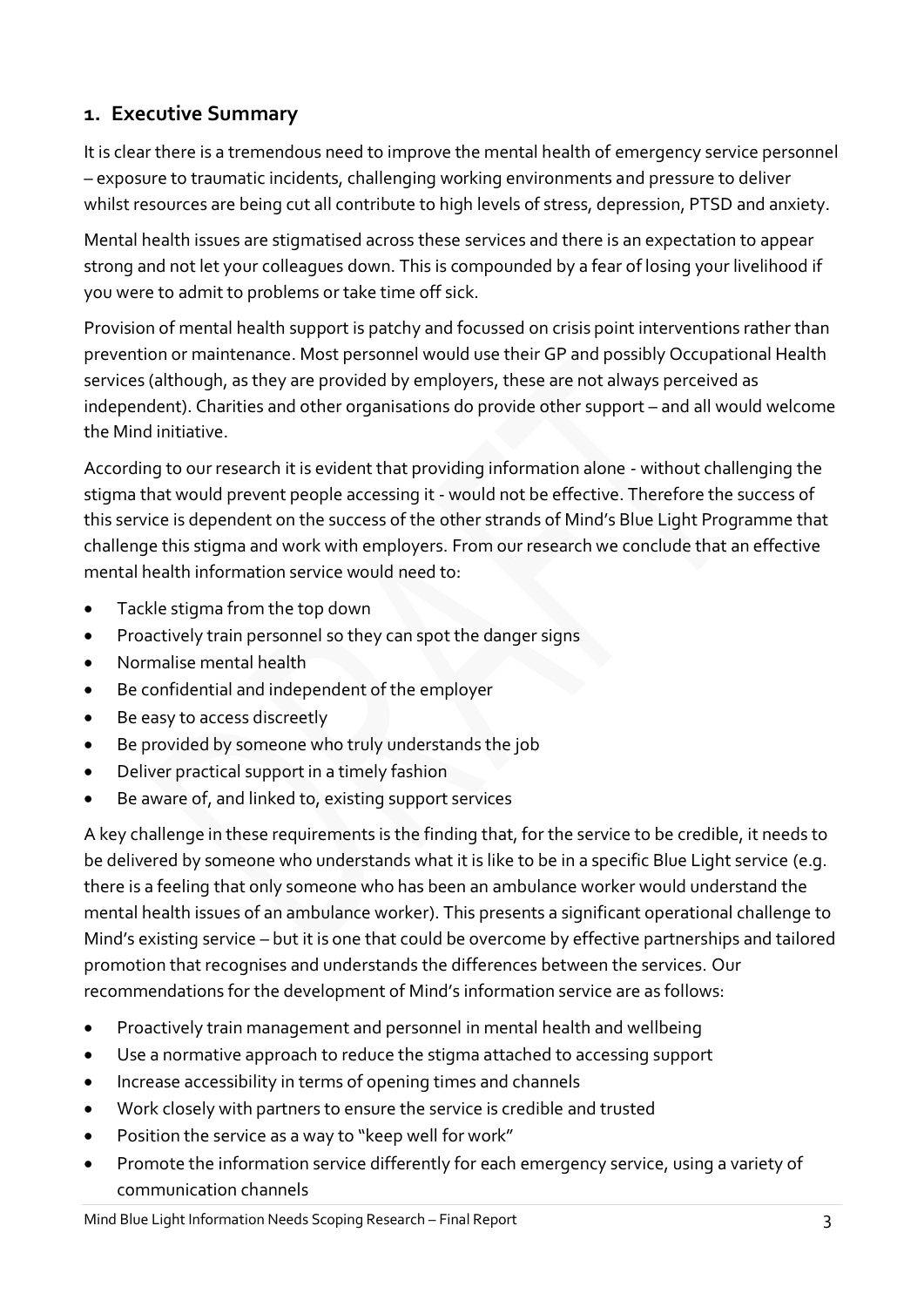# <span id="page-3-0"></span>**2. Introduction**

The Blue Light Programme is an exciting opportunity to improve the mental health of those who work in the emergency services. One of the four strategies for achieving this aim is to provide targeted information and support to 18,800 Blue Light personnel, enabling them to understand and proactively manage their mental health, and access further help.

This information and support is to be delivered through a bespoke mental health information service based on Mind's existing and proven model of information service delivery, featuring an information line (accessed by phone, text and email) and the promotion and distribution of information materials amongst Blue Light personnel.

Fiveways, in partnership with Skyrocket Research, was commissioned to undertake qualitative research amongst Blue Light personnel and stakeholders in order to gather insight on how best to develop and deliver an information service to meet the mental health needs of emergency service personnel. This report captures the key findings and provides recommendations for the development of the information service.

# <span id="page-3-1"></span>**3. Research objectives**

Following discussions with the team at Mind, the following overall research objectives were agreed:

- To clarify how the audience defines mental health and mental ill health
- To understand the audience's personal experiences in relation to mental health
- To evaluate what information and support exist currently
- To provide guidance on developing Mind's information service to meet the needs of Blue Light personnel
- To identify different needs across services and audiences

# <span id="page-3-2"></span>**4. Research methodology and sample**

The primary research was undertaken using in-depth telephone interviews. Following discussions with Mind and some desk research into the subject, discussion guides (see appendix) were developed and approved.

Those involved in the personnel interviews were given £15 to thank them for their participation. These calls typically lasted between 20-30 minutes, whereas calls to stakeholders typically lasted between 30-40 minutes.

#### <span id="page-3-3"></span>**4.1. Personnel sample**

A target of 13 personnel interviews was agreed, this was exceeded with a total of 16 interviews being completed.

 Eight of the interviews were with "warm" contacts. These were people who had previously completed a survey on this subject for Mind and indicated they would be willing to become a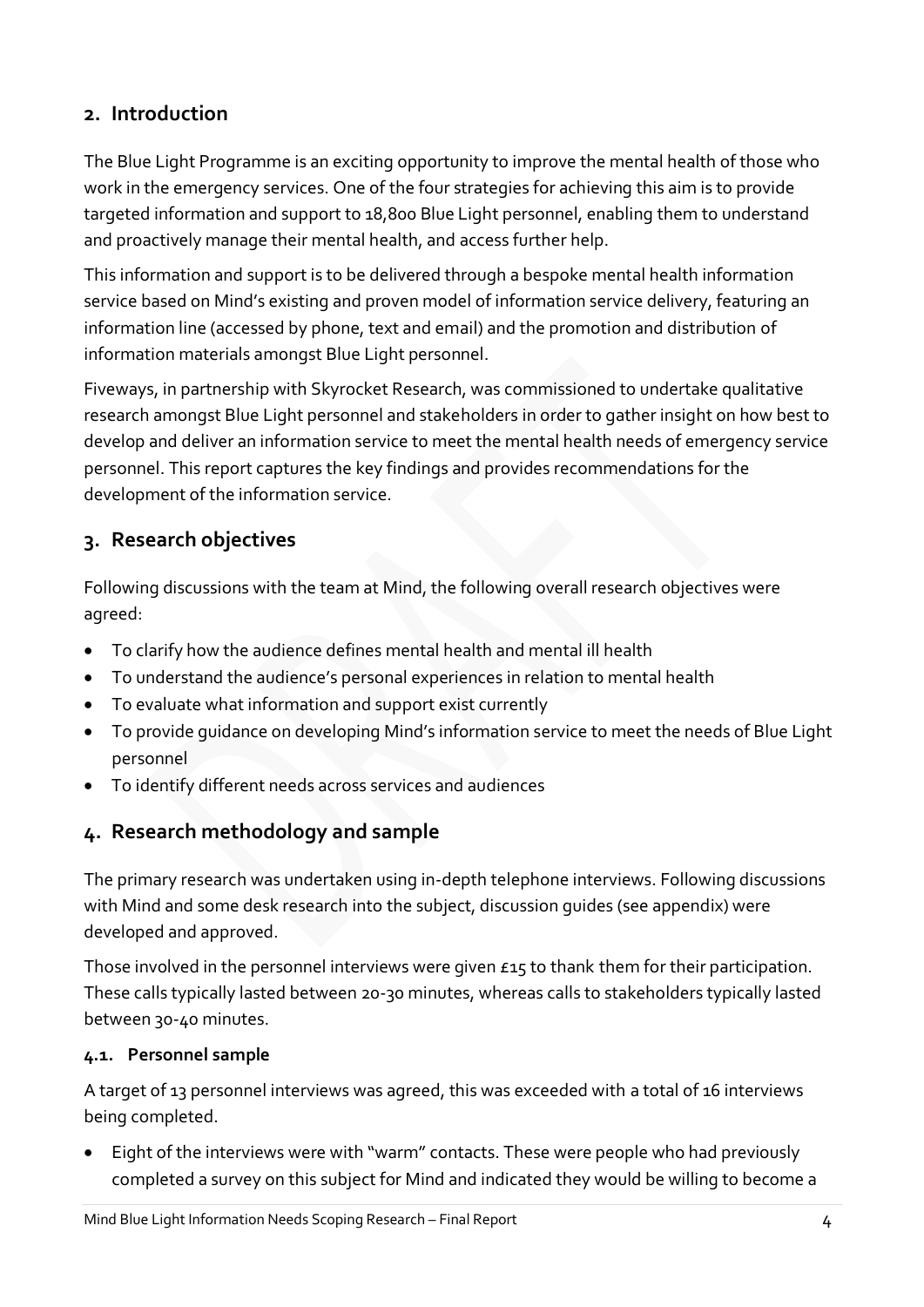"mental health champion" within their workplace. They had also responded positively to an email from Mind asking them to be involved in this research.<sup>1</sup>

- Six interviews were with "cold" contacts working within the Blue Light Services, mainly recruited from introductions from others involved in the research ("snowballed").<sup>2</sup>
- Two interviews with partners of personnel were included in the sample to ensure the perspective of that important group was included.

In advance of the calling a sample grid was approved to ensure a wide range of participants split across the services, job role, gender, age (above or below 30) and region. Recruitment successfully achieved this cross-cutting sample as can be seen in the table below.

|                                                                                                                                                                                                                                                                                                                                                                                                                                                                                                                                                                                                                                                                                                                                                                            | Service / Group          | Recruited |                              | Role                  | Gender | Age     | Region   |
|----------------------------------------------------------------------------------------------------------------------------------------------------------------------------------------------------------------------------------------------------------------------------------------------------------------------------------------------------------------------------------------------------------------------------------------------------------------------------------------------------------------------------------------------------------------------------------------------------------------------------------------------------------------------------------------------------------------------------------------------------------------------------|--------------------------|-----------|------------------------------|-----------------------|--------|---------|----------|
|                                                                                                                                                                                                                                                                                                                                                                                                                                                                                                                                                                                                                                                                                                                                                                            | $1$ Police               | Warm      | Mind survey                  | Management/supervisor | M      | Younger | Midlands |
|                                                                                                                                                                                                                                                                                                                                                                                                                                                                                                                                                                                                                                                                                                                                                                            | 2 Police                 | Warm      | Mind survey                  | Frontline staff       | F      | Younger | South    |
|                                                                                                                                                                                                                                                                                                                                                                                                                                                                                                                                                                                                                                                                                                                                                                            | 3 Police                 | Cold      | Fiveways contact             | Frontline staff       | M      | Older   | South    |
|                                                                                                                                                                                                                                                                                                                                                                                                                                                                                                                                                                                                                                                                                                                                                                            | 4 Ambulance              | Warm      | Mind survey                  | Management/supervisor | F      | Older   | North    |
|                                                                                                                                                                                                                                                                                                                                                                                                                                                                                                                                                                                                                                                                                                                                                                            | 5 Ambulance              | Warm      | Mind survey                  | Frontline staff       | F      | Younger | South    |
|                                                                                                                                                                                                                                                                                                                                                                                                                                                                                                                                                                                                                                                                                                                                                                            | 6 Ambulance              | Cold      | Snowballed from warm contact | Frontline staff       | F      | Older   | South    |
|                                                                                                                                                                                                                                                                                                                                                                                                                                                                                                                                                                                                                                                                                                                                                                            | 7 Ambulance              | Cold      | Snowballed from warm contact | Frontline staff       | M      | Younger | South    |
|                                                                                                                                                                                                                                                                                                                                                                                                                                                                                                                                                                                                                                                                                                                                                                            | 8 Fire                   | Warm      | Mind survey                  | Management/supervisor | M      | Older   | South    |
|                                                                                                                                                                                                                                                                                                                                                                                                                                                                                                                                                                                                                                                                                                                                                                            | 9 Fire                   | Warm      | Mind survey                  | Frontline staff       | M      | Younger | South    |
|                                                                                                                                                                                                                                                                                                                                                                                                                                                                                                                                                                                                                                                                                                                                                                            | 10 Fire                  | Cold      | Snowballed from stakeholder  | Management/supervisor | M      | Older   | North    |
|                                                                                                                                                                                                                                                                                                                                                                                                                                                                                                                                                                                                                                                                                                                                                                            | $11$ Fire                | Cold      | Snowballed from stakeholder  | Management/supervisor | M      | Older   | Midlands |
|                                                                                                                                                                                                                                                                                                                                                                                                                                                                                                                                                                                                                                                                                                                                                                            | 12 Search & Rescue       | Warm      | Mind survey                  | Management/supervisor | M      | Older   | Midlands |
|                                                                                                                                                                                                                                                                                                                                                                                                                                                                                                                                                                                                                                                                                                                                                                            | 13 Search & Rescue       | Warm      | Mind survey                  | Volunteer             | F      | Older   | North    |
|                                                                                                                                                                                                                                                                                                                                                                                                                                                                                                                                                                                                                                                                                                                                                                            | 14 Search & Rescue       | Cold      | Snowballed from warm contact | Volunteer             | M      | Older   | North    |
|                                                                                                                                                                                                                                                                                                                                                                                                                                                                                                                                                                                                                                                                                                                                                                            | 15 Spouses/partners Cold |           | Snowballed from warm contact | (Police)              | F      | Younger | Midlands |
|                                                                                                                                                                                                                                                                                                                                                                                                                                                                                                                                                                                                                                                                                                                                                                            | 16 Spouses/partners Cold |           | Snowballed from cold contact | (Fire)                | F      | Older   | North    |
| completed.<br>Stakeholder organisations were selected and prioritised by Mind, who introduced them to<br>Fiveways by email. The following organisations were involved in the stakeholder research:                                                                                                                                                                                                                                                                                                                                                                                                                                                                                                                                                                         |                          |           |                              |                       |        |         |          |
| <sup>1</sup> In total 28 people responded to this email indicating they would be willing to be interviewed over the phone. Those<br>not contacted (18) or who did not respond to follow up from Fiveways (2) were subsequently emailed by Mind to thank<br>them for their interest and with a link to a survey where they could share their views.<br><sup>2</sup> One warm contact publicised the research in their workplace and generated a total of 19 cold contacts. Those not<br>contacted (16) or who we were unable to contact having booked a call (1) were subsequently emailed by Fiveways to<br>thank them for their interest and introduce them to Mind's Blue Light Programme. They were also sent a link to a<br>survey where they could share their views. |                          |           |                              |                       |        |         |          |

#### <span id="page-4-0"></span>**4.2. Stakeholder sample**

Mind Blue Light Information Needs Scoping Research – Final Report 5

<sup>-</sup><sup>1</sup> In total 28 people responded to this email indicating they would be willing to be interviewed over the phone. Those not contacted (18) or who did not respond to follow up from Fiveways (2) were subsequently emailed by Mind to thank them for their interest and with a link to a survey where they could share their views.

<sup>&</sup>lt;sup>2</sup> One warm contact publicised the research in their workplace and generated a total of 19 cold contacts. Those not contacted (16) or who we were unable to contact having booked a call (1) were subsequently emailed by Fiveways to thank them for their interest and introduce them to Mind's Blue Light Programme. They were also sent a link to a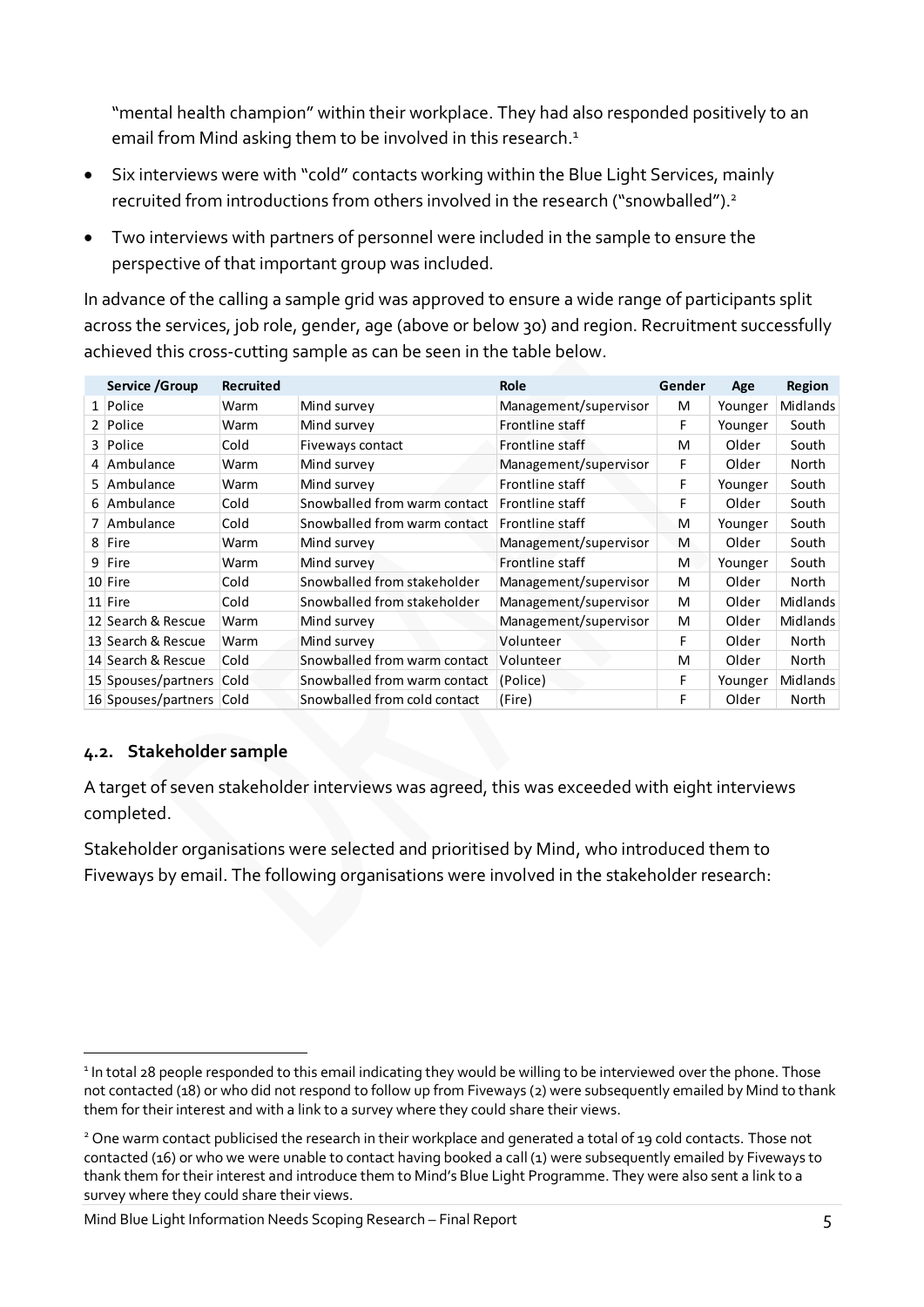| <b>Service</b>    | Organisation                             | <b>Previous involvement with Programme</b> |
|-------------------|------------------------------------------|--------------------------------------------|
| 1 Police          | The Black Police Association             | Cold                                       |
| $2$ Ambulance     | The Ambulance Service Charity            | Warm                                       |
| 3 Ambulance       | <b>GMB</b>                               | Recently engaged                           |
| 4 Ambulance       | <b>Unison</b>                            | Warm                                       |
| 5 Fire            | The Fire Services Charity                | Recently engaged                           |
| 6 Search & Rescue | Mountain and Cave Rescue Benevolent Fund | Warm                                       |
| 7 Search & Rescue | <b>British Cave Rescue Council</b>       | Cold                                       |
| 8 Search & Rescue | Mountain Rescue England and Wales        | Cold                                       |

Following the research all the stakeholders indicated that they would be interested in being involved in and updated on the Programme as it develops. One stakeholder, as a result of the call, agreed to circulate the survey for the anti-stigma strand of the overall Programme and six others will be approached to circulate a follow-up online survey to personnel.

# <span id="page-5-0"></span>**5. Key Findings: Mental health issues and available support**

## <span id="page-5-1"></span>**5.1. The audience's definition and experience of mental health**

Both the personnel and stakeholder research revealed that "mental health" is often only considered when it has become a problem and an individual is experiencing symptoms. Typically personnel will only admit there is a problem when it has become so difficult they need to take leave. As a result, the phrase "mental health" carries negative connotations.

Roughly half of the personnel sample had personal experience of mental health problems (including all four ambulance workers), whilst others had recognised the symptoms in their colleagues. Some anonymised pen portraits of the personnel participants are included in the Appendix.

#### *5.1.1. Prevalent mental health issues*

It is clear that the majority of the perceived need is trauma based. Most participants discussed the effect of witnessing violent and traumatic incidents, particularly involving children. Both personnel and stakeholders recounted occasions where they had witnessed death, abuse or neglect, or colleagues being assaulted.

PTSD and coping with the psychological aftermath of these incidents were often cited across all services as a common mental health issue. These feelings can either have an immediate detrimental effect on people's mental health - often resulting in time off sick - or accumulate over many years only to be triggered at a later date.

These incidents can also prompt personnel (especially in the Ambulance Service and Search & Rescue) to question their actions and be troubled by feelings of guilt ("I didn't do enough").

Depression was also mentioned. Whereas some individuals may already be pre-disposed to depression, others may become depressed as a result of the nature of the work (witnessing incidents that can lead to a despair in humanity).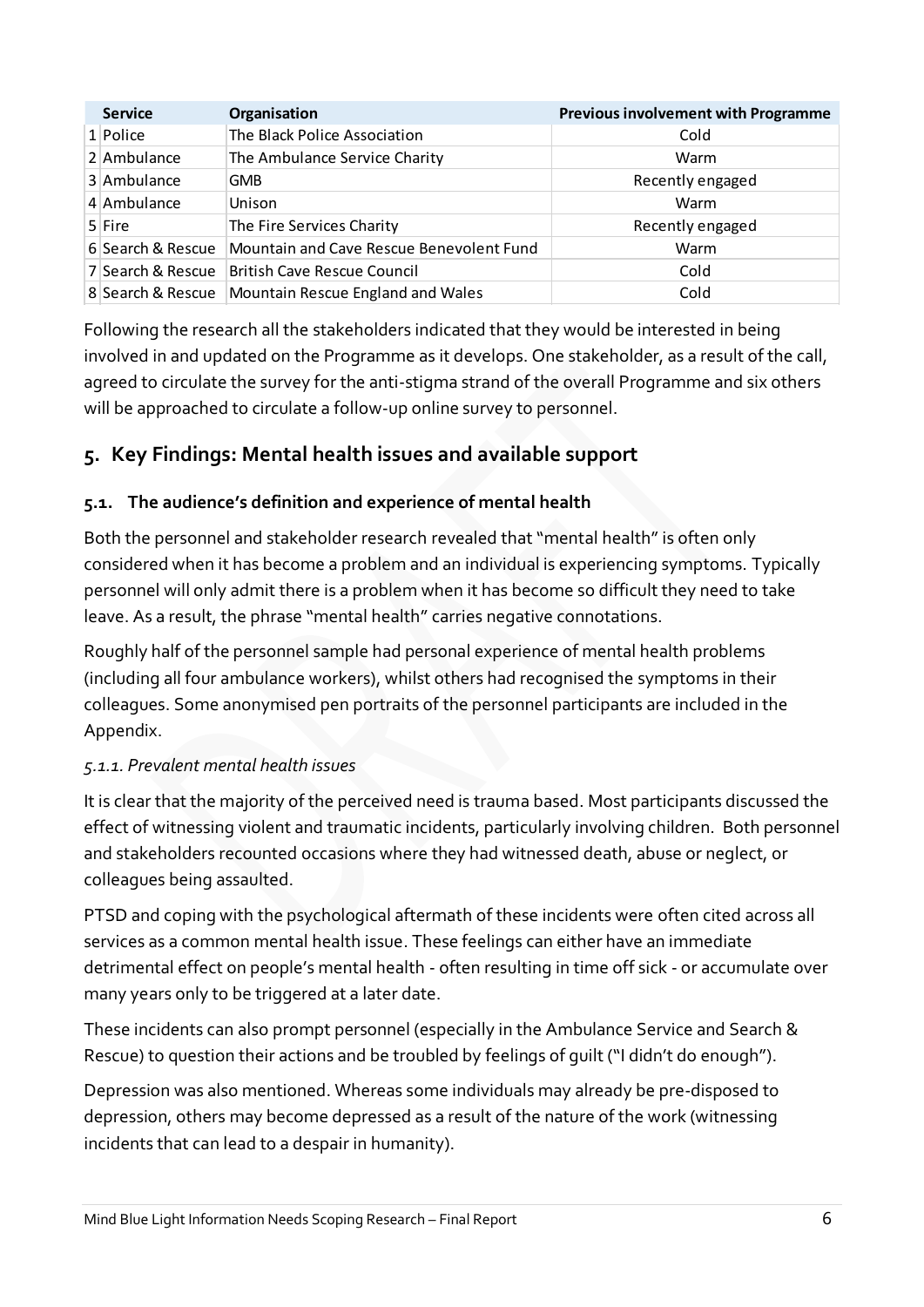In addition to these experiences, the stress created by the organisational and working environment (such as changes in staffing levels, unsociable shift patterns, cuts to resources and employment terms and conditions, or bullying and discrimination in the workplace) was mentioned by several participants.

One ambulance personnel participant, for example, described how the pressure of time and targets prevented them from doing the best job.

*"The brutal new rota system is pushing staff to the limit" – Personnel (Ambulance)*

*"We know the symptoms and signs, and we all suffer with it, people are walking around undiagnosed" – Personnel (Ambulance)*

*"Workers are doing increasingly demanding jobs at the same time that they have less and less control over how those jobs are done – this is very stressful" - Stakeholder*

Amongst personnel,"stress" is very much seen as an ever-present part of the job. It is also a widely understood and acceptable term for describing when someone reaches breaking point and goes off sick on "stress leave".

Compounding the above issues is anxiety over losing income or even your job. This manifests itself in people not wanting to take time off in order to recover, treat or prevent mental health issues for fear of losing their job. Even when off sick with physical injuries personnel can be put on lower levels of pay for long periods creating financial problems and the stress associated with them.

*"The last thing you need when trying to support someone worried about their mental health is for them to think 'I can't afford to be sick'" – Stakeholder*

Many of the above sources of stress can also apply to support and call centre staff.

Although mental health issues are not a direct threat to their employment (even if they might negatively impact on their working life) Search & Rescue volunteers are under an additional pressure, feeling that if they are unable to attend emergency situations there is no-one else available to cover for them and people's lives may be at stake.

# *5.1.2. The impact of mental health issues*

For personnel the impact of mental health problems can be significant. Participants mentioned symptoms such as loss of sleep, loss of appetite, suicidal thoughts and being constantly angry as well as "treatments" such as medication, alcohol dependency and taking prolonged time off work.

# *"There is a suicide watch list – has no-one told you about that?" – Personnel (Ambulance)*

This also undoubtedly puts strain on relationships, one partner described themselves as *"walking on eggshells"*.

The impact on home life and relationships is also felt by Search & Rescue volunteers as being "oncall" 24/7 (as opposed to being on a shift in one of the paid services – Police, Fire or Ambulance) can be very disruptive.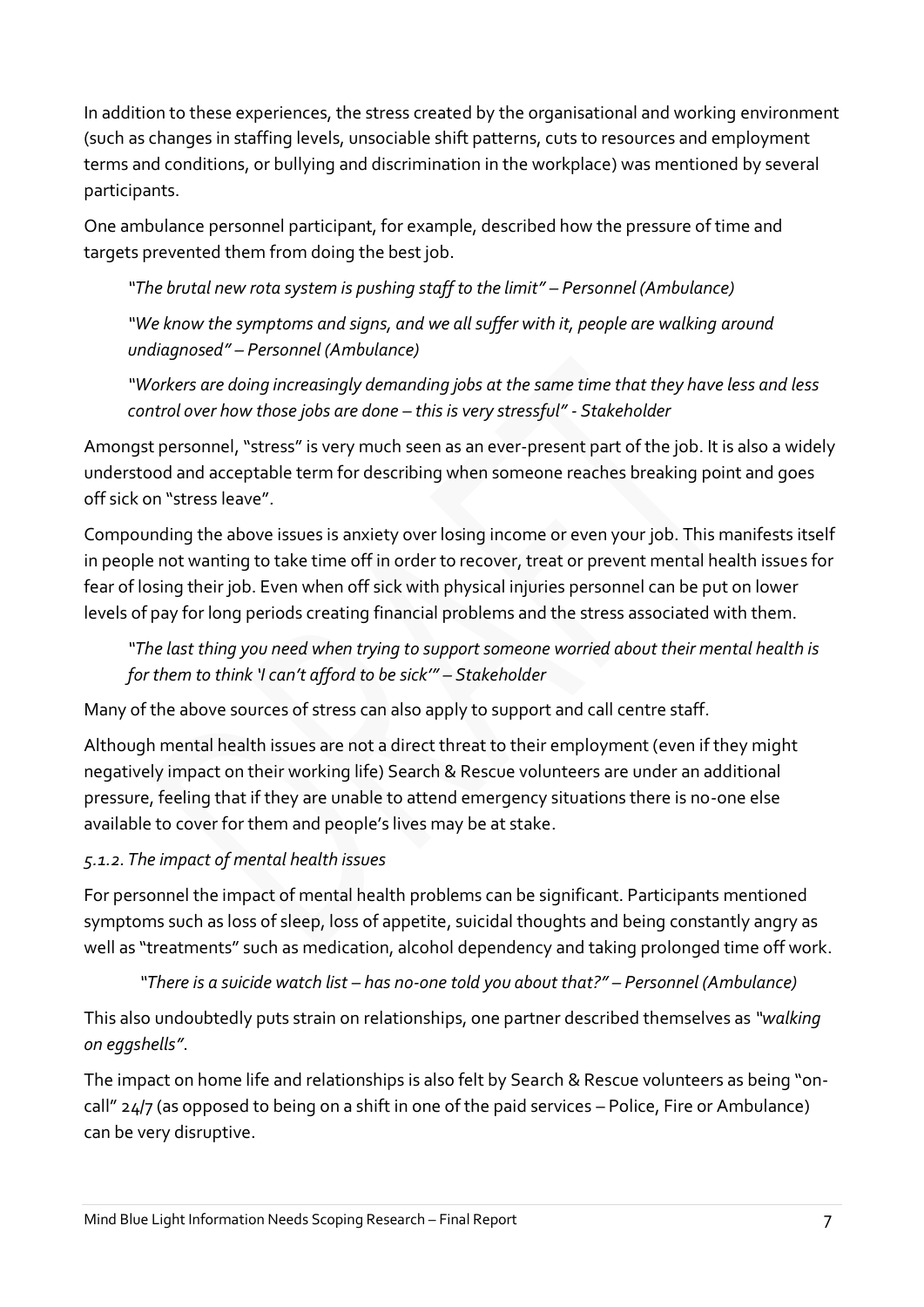*"My wife and I have sat down to eat in a restaurant, I've got the call and I've gone. I've left her with a full trolley half way round the supermarket. I spoke to one volunteer and he said Search & Rescue had become dirty words in his house" – Stakeholder (Search & Rescue)*

#### <span id="page-7-0"></span>**5.2. The mental health support that currently exists**

In general, and especially for personnel in one of the paid services, help tends to be sought only once the problem has become insurmountable with many seeking to be 'signed off' by their GP as a first step. Occupational Health is also a main channel to access support. However, provision is not consistent across, or within, the four services.

## *5.2.1.Mental health information and support within each service*

The following table summarises what we have learnt about mental health information and support in each of the services. This is not meant to be a comprehensive list, rather a reflection of the services that were recalled by participants. As highlighted above, personnel were more likely to mention NHS and Occupational Health Services, with stakeholders being more aware of other forms of support.

| <b>Service</b> | Mental health information and support                                                                                                                                                                                                                                                                                                                                                                                                                                                                                                                                                                                                                                                                                                                                                      |  |  |
|----------------|--------------------------------------------------------------------------------------------------------------------------------------------------------------------------------------------------------------------------------------------------------------------------------------------------------------------------------------------------------------------------------------------------------------------------------------------------------------------------------------------------------------------------------------------------------------------------------------------------------------------------------------------------------------------------------------------------------------------------------------------------------------------------------------------|--|--|
| <b>Police</b>  | Each force would organise this support differently<br>$\bullet$<br>Occupational Health Services (with access to counsellors) - not<br>$\bullet$<br>specifically trained in mental health, often refer to NHS<br><b>Flint House Rehabilitation Centre</b><br>Information on an intranet<br>$\bullet$<br>Staff support associations (BPA, women, gay, faith, LGBT)<br>Information at training, induction and conferences<br>$\bullet$<br>Debriefs - although these tend to focus on operational issues<br>$\bullet$                                                                                                                                                                                                                                                                          |  |  |
| <b>Fire</b>    | "There are 48 different Fire and Rescue services, all run slightly differently –<br>they each contract their Occupational Health differently, and have<br>different quality of provision and have different Occupational Health<br>physicians who are more or less on song or not" - Stakeholder<br>Watch de-briefs "the watch will deal with it - they don't want outside<br>$\bullet$<br>interference" - Personnel (Spouse/Partner)<br>A development programme to build young Firefighters' resilience<br>$\bullet$<br>Firefighters' Charity provides rehabilitation centres with embedded<br>$\bullet$<br>psychological services and has community based social care services.<br>The charity is training staff in EMDR (Eye Movement Desensitisation and<br>$\bullet$<br>Reprocessing) |  |  |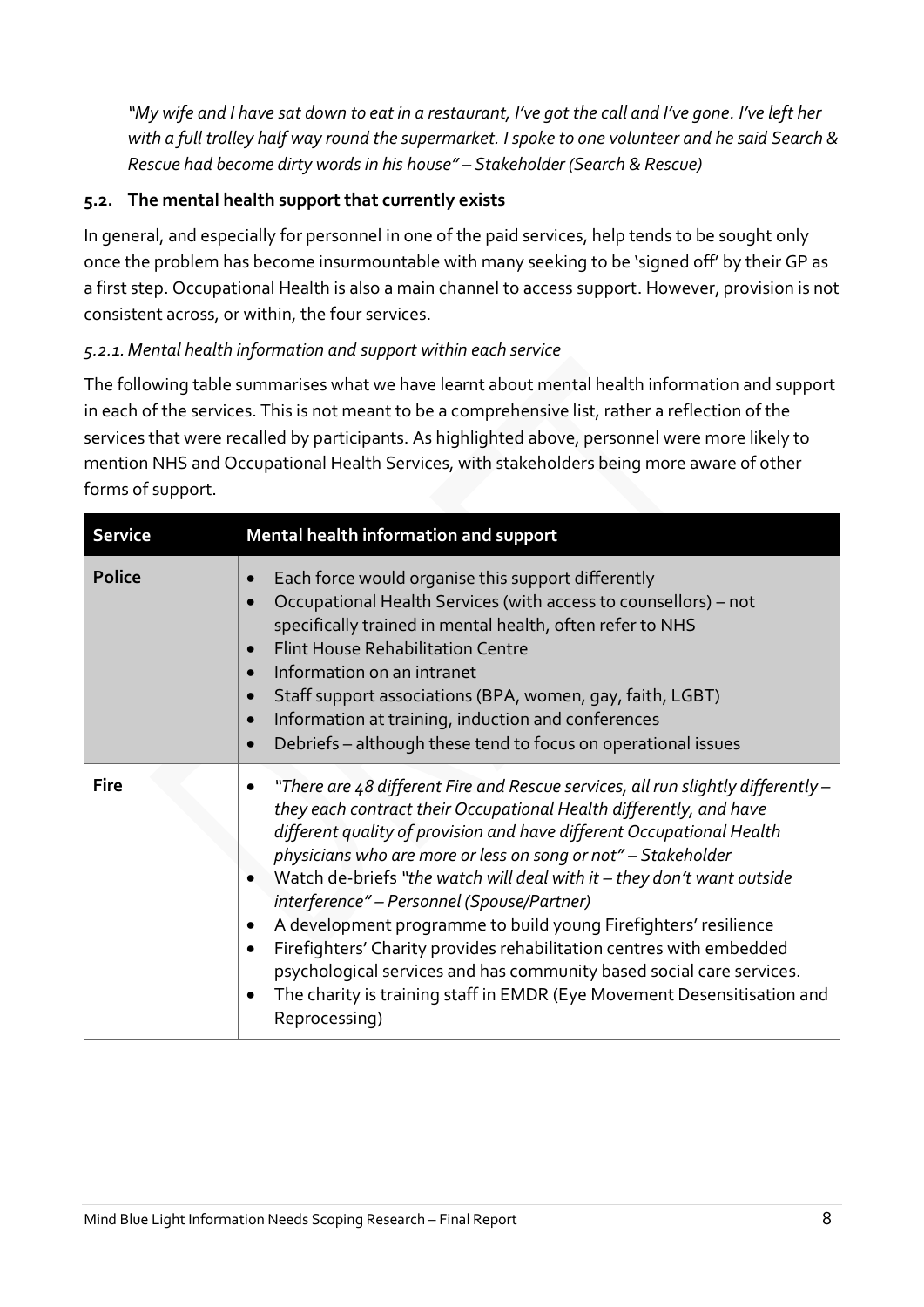| <b>Service</b>             | Mental health information and support                                                                                                                                                                                                                                                                                                                                                                                                                                                                                                                                                                                                                                                                                                                                                                                                                                                                                                                                                                                                                                                                                                                                                                                                                                                                                                                                                                                                                                                                                                                    |  |  |  |
|----------------------------|----------------------------------------------------------------------------------------------------------------------------------------------------------------------------------------------------------------------------------------------------------------------------------------------------------------------------------------------------------------------------------------------------------------------------------------------------------------------------------------------------------------------------------------------------------------------------------------------------------------------------------------------------------------------------------------------------------------------------------------------------------------------------------------------------------------------------------------------------------------------------------------------------------------------------------------------------------------------------------------------------------------------------------------------------------------------------------------------------------------------------------------------------------------------------------------------------------------------------------------------------------------------------------------------------------------------------------------------------------------------------------------------------------------------------------------------------------------------------------------------------------------------------------------------------------|--|--|--|
| Ambulance                  | As above, support is inconsistently spread within the service<br>$\bullet$<br>Post incident debriefs - "hot" (within 48hrs) and "cold" (after 3 weeks) -<br>$\bullet$<br>used TRiM <sup>3</sup> (Trauma Risk Management) methodology borrowed from<br>the military - but only considered good for major incidents, day to day<br>experiences would not be covered<br>There is some evidence that critical incident debriefing can compound<br>$\bullet$<br>rather than ameliorate PTSD <sup>4</sup><br>Training<br>$\bullet$<br>No rehabilitation - "Ambulance workers are much less well provided for in<br>$\bullet$<br>relation to the charitable support available to Police and Firefighters" -<br><b>Stakeholder</b><br>Most NHS employers have an employment package including a<br>$\bullet$<br>confidential counselling helpline - "you call up, get referred and employer<br>pays for sessions (certain number in a year) but one worker I know was only<br>offered three sessions. So there is a support route but it may not be robust<br>enough" - Stakeholder<br>Trade Union reps and support<br>$\bullet$<br>London LINC <sup>5</sup> (Listening, Informal, Non-judgemental, Confidential) a<br>$\bullet$<br>peer-run 24 hour listening service<br>The TASC Telephone "Lifeline", a recently launched o800 number<br>$\bullet$<br>providing access to timely, confidential and personal support and advice<br>on a range of topics including: Rehabilitation, Bereavement Counselling,<br>Debt Advice, Mental Health Services and Grants. |  |  |  |
| <b>Search &amp; Rescue</b> | Have the lowest level of formal support<br>$\bullet$<br>Some teams have arrangements with police services to use their support<br>$\bullet$<br>schemes (Occupational Health) - this is described as "very patchy" with<br>some arrangements set up long ago and not often used so when they<br>need to be used now "people ask 'why do you want to use this, you're not<br>police'?" - Stakeholder<br>There is also a rehabilitation tie up with the Firefighters charity<br><b>Debriefs</b><br>Team doctors<br>"Team leaders keep an eye on member's welfare after a traumatic incident<br>$\bullet$<br>- looking for mood and behaviour changes. Members know support is<br>around at team level." - Stakeholder                                                                                                                                                                                                                                                                                                                                                                                                                                                                                                                                                                                                                                                                                                                                                                                                                                       |  |  |  |

<sup>-</sup><sup>3</sup> For an overview of the TRiM approach see

<http://www.kcl.ac.uk/kcmhr/publications/assetfiles/screening/Greenberg2008-trim.pdf>

<sup>4</sup> Levels of mental health problems among UK emergency ambulance workers (Emergency Medicine, 2004) <http://www.ncbi.nlm.nih.gov/pmc/articles/PMC1726283/pdf/v021p00235.pdf>

<sup>5</sup> . LINC workers are not trained counsellors, and do not aim to 'solve' all situations. They are there to listen, support and if necessary advise on other relevant sources of help. Anything of concern may be raised, whether work related or to do with your life outside of the LAS. Se[e http://www.lasunison.com/linc/](http://www.lasunison.com/linc/)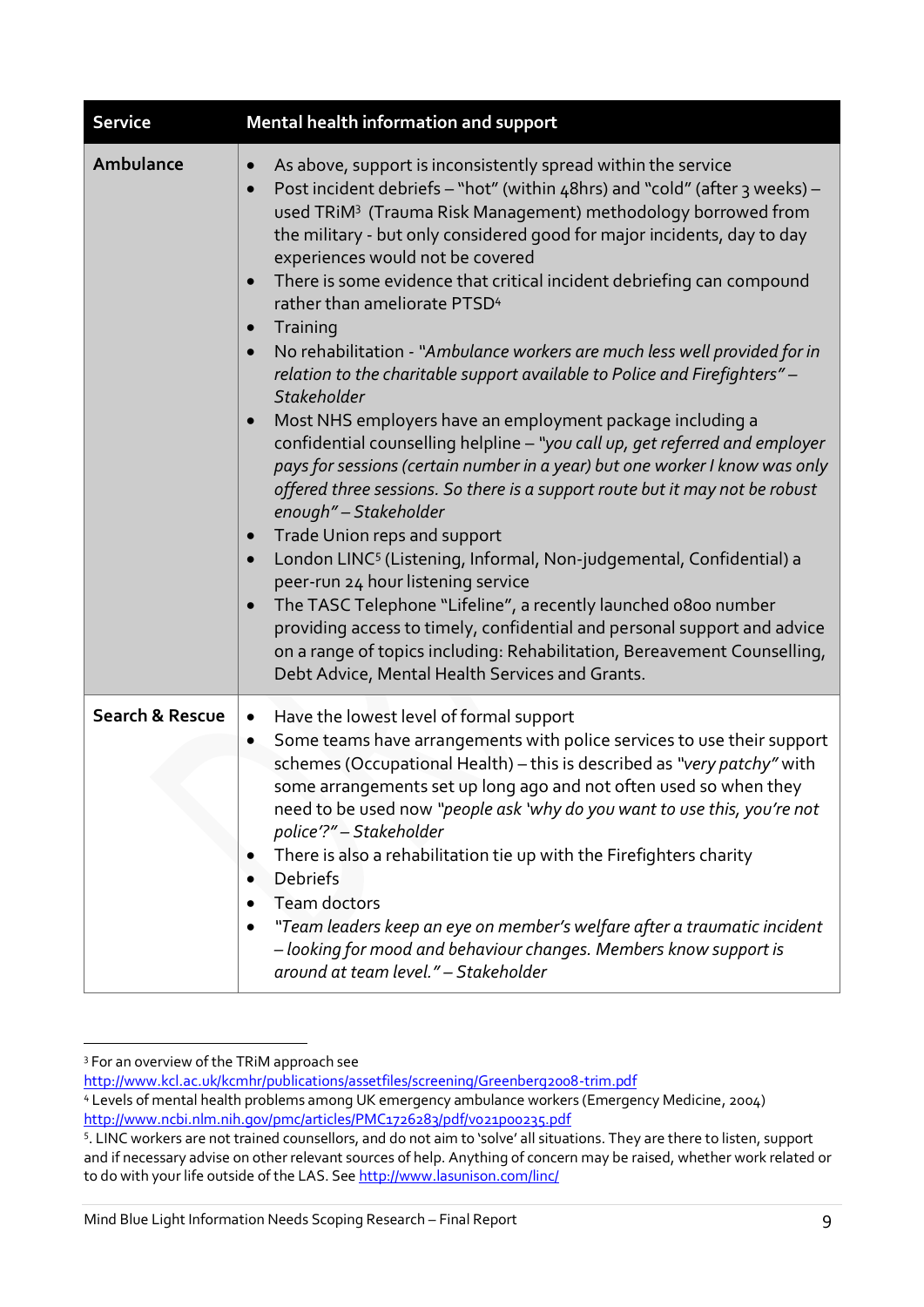Outside of work, where good family support is in place, warning signs may be noticed earlier and help sought, but this is less likely to happen when individuals live alone. There is currently very little in place for significant others (partners, parents) of Blue Light Personnel to seek advice if they are seeing changes that are worrying.

## *5.2.2.Barriers to using support*

The biggest barrier to seeking and using support is the stigma that surrounds mental health problems. In a Blue Light context this is exacerbated by a self-sufficient, macho culture (not wanting to appear "weak" or "letting the team down"), hierarchical "command and control" ways of working and, as noted earlier for those in paid roles, fear of employment repercussions. This was reflected in feedback from personnel:

*"There certainly is a fairly macho culture, you don't want to let your colleagues down" – Personnel (Police)*

*"I didn't want to tell my manager, if I complained that could work against you" – Personnel (Fire)*

*"We're not allowed to be incapable, it's such a pressure" – Personnel (Ambulance)*

*"It's a sexist, alpha male environment" – Personnel (Search & Rescue)*

*"The long term sick get sacked" – Personnel (Ambulance)*

Many stakeholder participants highlighted the cultural change required within organisations to address this stigma.

*"If you are seen as a troublemaker you will suffer a detriment, the perception is if I make a complaint this is not going to go well… Mental health is not an easy thing to seek help for. If you apply to join and you had been on anti-depressants in the previous two years they won't accept you*." – *Stakeholder (Police)*

*"The moment they say they have mental health issues they are immediately signed off sick and taken off front line duties as you have to be 100% fit to be on the front line" – Stakeholder (Ambulance)*

*"People don't want to do anything that will impinge on their employment. The expectation is that you will get on with it – some say that is good because you become more immune to it" – Stakeholder (Ambulance)*

*"Personnel are sensitive to anything that sets them aside as challenging their working environment and to what their employer knows about them – they are conscious of cuts and not being seen to be fit" – Stakeholder (Fire)*

*"People don't take up the support, they feel that if everyone else is coping so should I be – they don't want to admit anything is wrong"- Stakeholder (Search & Rescue)*

It was also felt that the stigma surrounding mental health was more at play with older people (maybe due to more entrenched views). Younger personnel also felt the pressure to not let the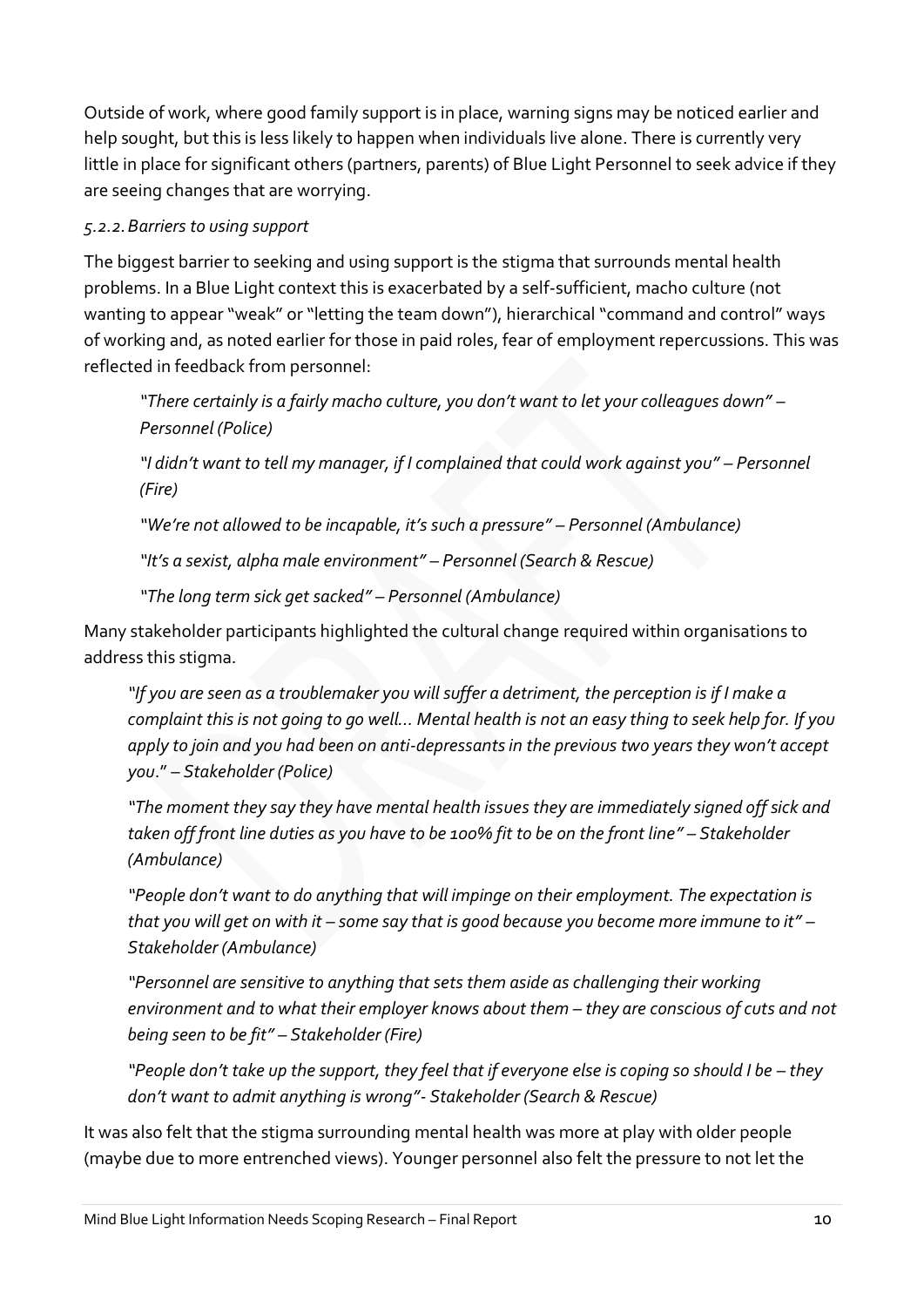team down and prove themselves to be capable but were possibly more willing to talk about their experiences. Senior staff are especially likely to experience these barriers.

## *"Chiefs rarely access support and are under great stress – they could not be seen to be seeking support" – Stakeholder (Fire*)

One stakeholder revealed that the culture may already be changing feeling that mental health was being increasingly discussed in the workplace and recalling a piece of focus group research when a group of personnel chose an image of an emergency service worker with their head in their hands as best representing how they feel.

Other barriers mentioned to a lesser extent were lack of awareness of the support on offer, or the fact there was no support provided in the first place.

Search & Rescue volunteers face a different barrier due to their voluntary role. As they interact with the service much less frequently it is harder for team leaders or peers to spot warning signs and suggest support – it is often the case that rather than confront the issue, someone will simply stop volunteering with the team unaware of the reasons why.

## *5.2.3.Benefits of seeking support*

It was sometimes difficult for participants to think of positive reasons why they would access support. However "keeping fit and keeping well so you can help others" and "being able to stay in your job" were considered to be persuasive reasons why people might overcome the barriers above and seek support.

An early prevention message might be considered beneficial by Firefighters as "prevention and protection" is a theme that runs through all their work and is well understood. Courses at the Fire Service College cover "personal protection and prevention" to build resilience.

## *5.2.4. Response to Mind's current Information Service*

Awareness of Mind amongst personnel was variable, with some not knowing much about the charity and its services. The idea of investment in a mental health information service for Blue Light personnel is very much welcomed across the board.

Mind's current information service was considered positively and the kind of content currently included in the website and on the helpline (such as describing symptoms, common treatments and options for getting support) was thought to be applicable and in line with needs.

The helpline channel was especially welcomed (particularly the opportunity to be signposted to providers of specialist support) and a couple of personnel reflected that if they had known about it previously they would have used it.

Stakeholders welcomed the legal helpline, feeling this would be beneficial to paid personnel and volunteers alike.

The current Mind provision therefore will provide a solid backbone to a mental health information service for Blue Light Personnel. However additional elements are needed to ensure it is effectively used. These issues are developed in the next section.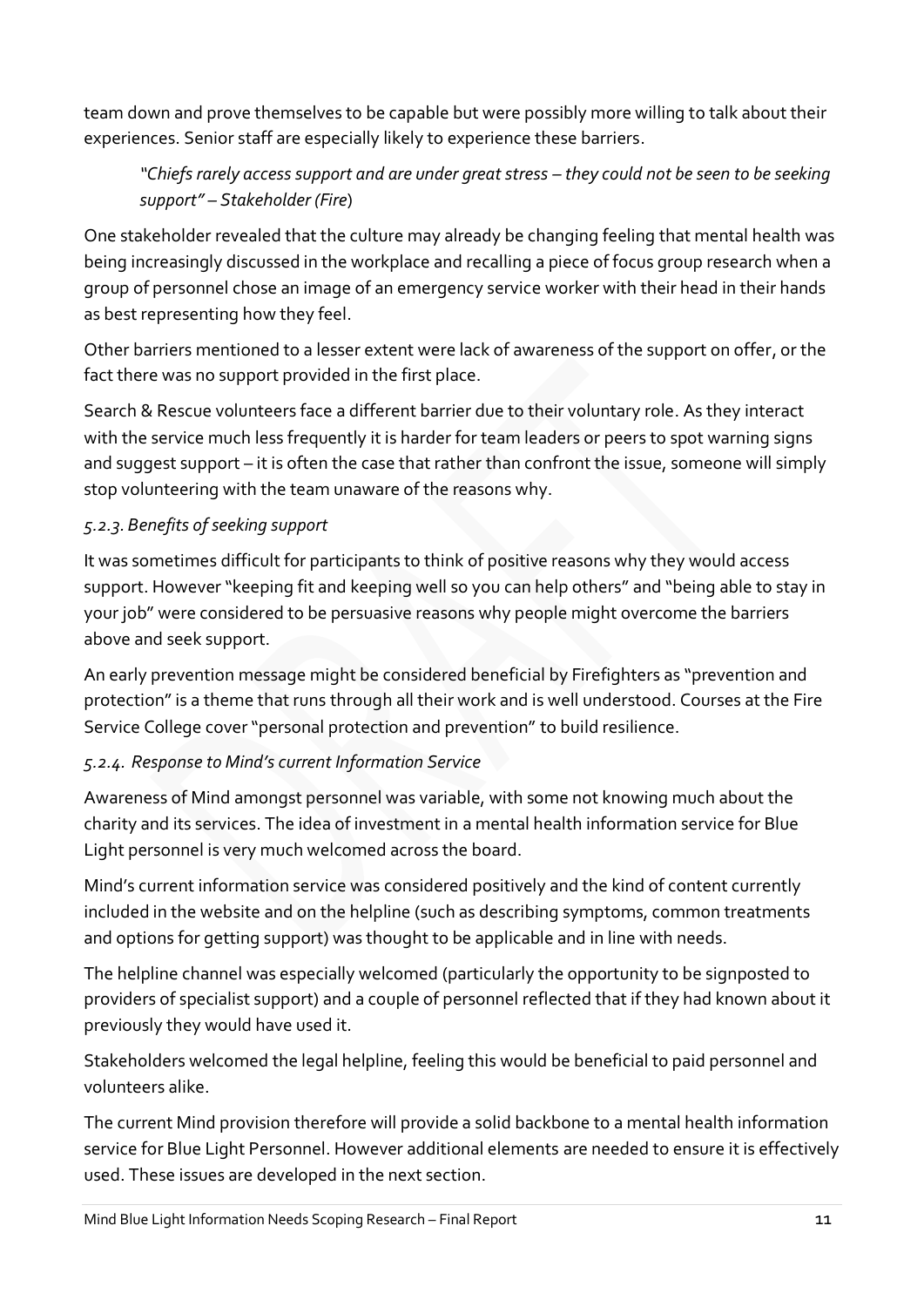# <span id="page-11-0"></span>**6. Key Findings: An effective mental health information service for Blue Light personnel**

Mind's new service needs to meet two main objectives:

- To help personnel maintain good mental health and wellbeing day to day
- To help personnel in an mental health crisis

Participants were asked for their views on what an effective mental health information service would be like to meet these objectives. These actions and aspects fall into three categories

- Activities accompanying the service to de-stigmatise mental health within organisations
- A service designed to reduce barriers to use
- A service that delivers practical support in a timely fashion

## <span id="page-11-1"></span>**6.1. Activities to de-stigmatise mental health within organisations**

Considering it is the biggest barrier to accessing support, the stigma surrounding mental health needs to be tackled. The successful delivery of the other strands of the Blue Light Programme will be vital for the engagement with the information service.

*"You can provide information for people, but whether or not they will use it is another thing" – Personnel (Ambulance)*

## *6.1.1. Tackle stigma from the "top down"*

Many personnel would like Mind to be directly involved in changing attitudes to mental health within their organisations, via training and education. Some felt that a "top down" approach, targeting management would be essential to enhancing understanding and empathy, and breaking down barriers to accessing information and services.

*"Train them in how to treat staff" – Personnel (Ambulance)*

*"Management training to notice if there is a problem and how to support you" – Personnel (Police)*

## *6.1.2.Train personnel so they can spot the danger signs*

Whereas personnel may be slow to recognise the mental health problems they have themselves, they are often able to spot others who may be struggling. Therefore, in addition to providing information, there is a need to proactively train personnel so that they are aware of the warning signs and symptoms in themselves and others, and when to seek help. However, without stigma reduction this may encourage or justify finger-pointing.

*"The trouble with just a phone line is you rely on individuals recognising their own symptoms and coming forward" – Personnel (Search & Rescue)*

*"It would be good to know how to recognise symptoms and how to help your mate" – Stakeholder (Ambulance)*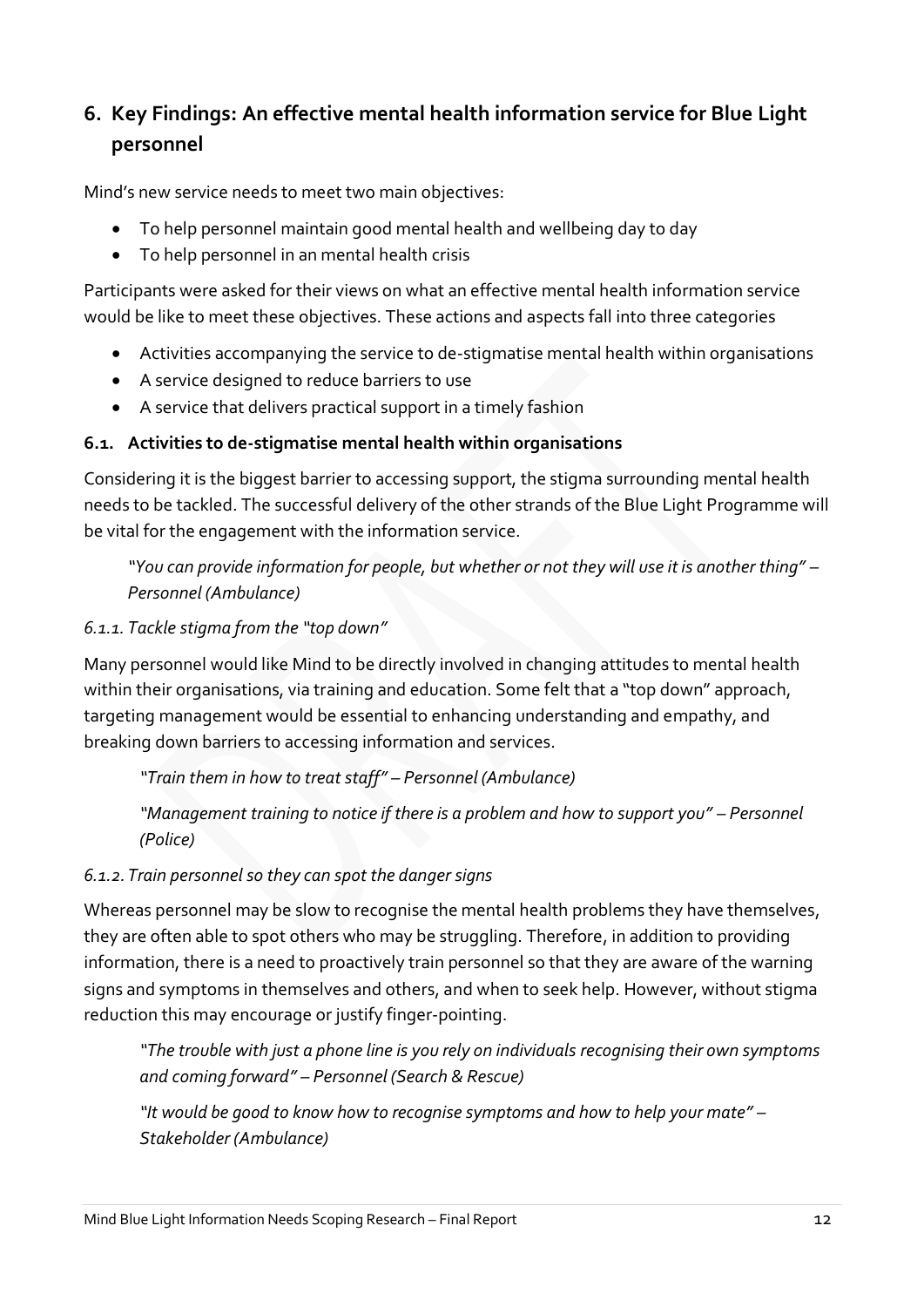## *6.1.3.Normalise mental health*

In addition to current content, personnel would welcome information to help them dispel myths and normalise mental health (*"is what I am dealing with normal?").* The ability to access case studies or real examples of how other Blue Light personnel, especially those in managerial or supervisory roles, have coped and dealt with their issues would also be valued.

Aligning mental health with physical health – for example having mental health MOTs alongside physical health checks - would also help to normalise mental health issues.

## <span id="page-12-0"></span>**6.2. A service designed to reduce barriers to access**

Personnel and stakeholders felt that the information service needed to have the following characteristics and qualities in order that people could overcome external and internal barriers to use and feel confident contacting it.

## *6.2.1.A service that is confidential and independent of my employer*

Personnel are very sensitive to their employers knowing they may be experiencing mental health problems and fear repercussions as employers get stricter on issues such as managing absence whilst looking to cut costs. In addition, stress can also be caused directly by over-assertive and bullying management styles. Therefore the service must be confidential and delivered by an organisation not linked to the employer.

For Search & Rescue it was also considered a benefit if the service could be accessed directly, bypassing the team leader in case volunteers did not want to "lose face".

#### *6.2.2.A service I can access easily and discreetly*

The wide range of personnel and job roles requires a wide range of access options.

Many participants welcomed the idea of a helpline and the opportunity to talk to a human being about how they were feeling – ideally it would be available 24/7 to match the hours of the services themselves and allow for different shift patterns. However, a 9-5 service would still be appreciated, especially if it has an out of hours option to leave a message for someone to call you back.

Web-based access is also important as it enables personnel to access support on their own without anyone knowing.

*"Although some staff don't use computers at work many use apps so it needs to be accessed through a smart phone – this can be done privately in their down time" – Stakeholder (Ambulance)*

#### *6.2.3. A service provided by someone who truly understands my job*

Amongst paid service personnel there was a strong view that in order to be trusted and relevant the helpline service should be provided by someone with direct lived experience of their job and the specific pressures they are under.

*"The helpline should be run by ex-police officers – someone who knows" – Personnel (Police)*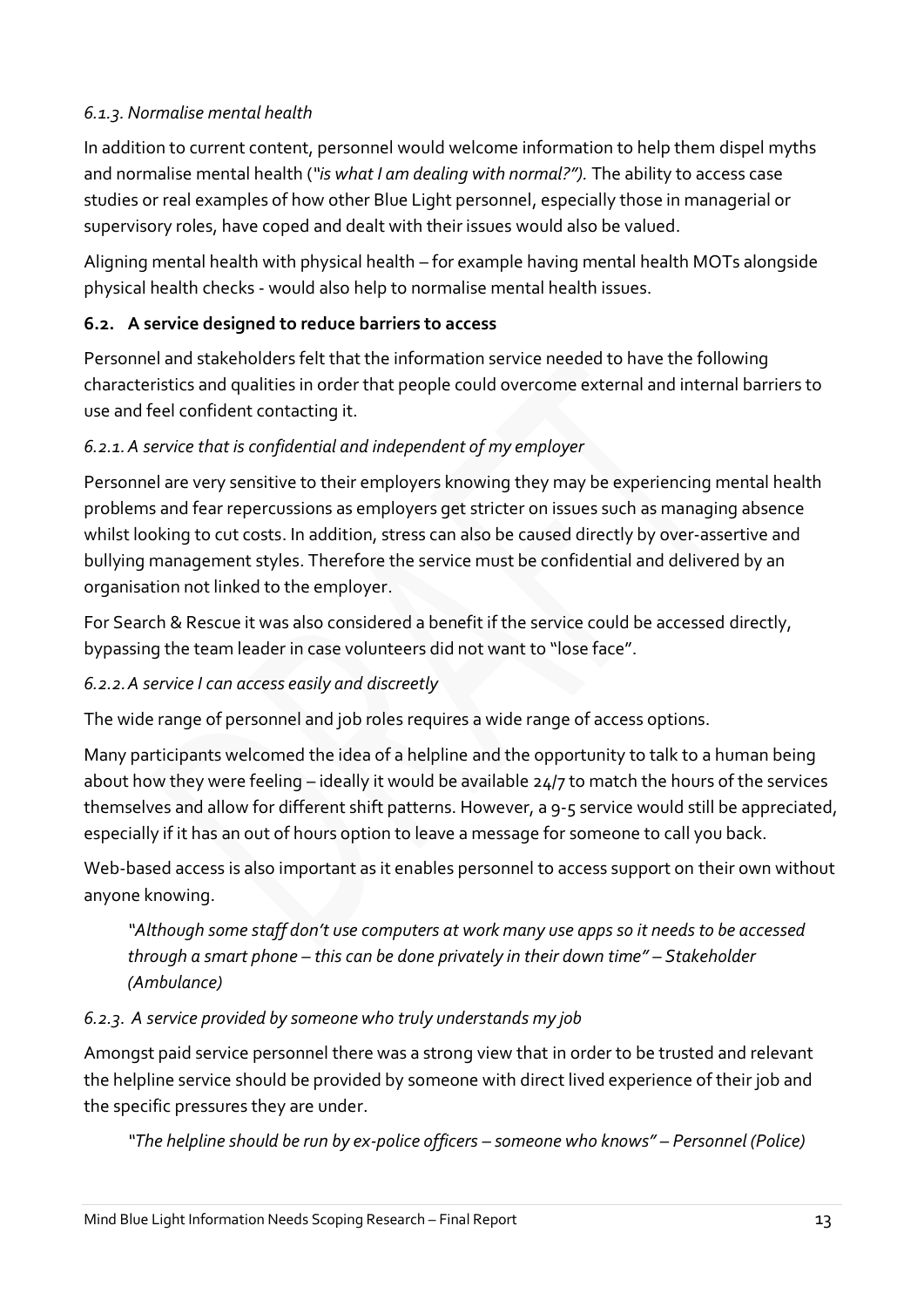*"The person they are talking to needs to know what it is like to be a Fire Fighter – so they are not starting from first base" – Stakeholder (Fire)*

*"They don't want to be part of a generic lifeline for the emergency services. They need someone on the end of the phone who understands what it is like to be an Ambulance person under stress. If they don't they will put down the phone and walk away and think 'they didn't understand what I meant'" – Stakeholder (Ambulance)*

However, this view is not shared by the volunteer Search & Rescue organisations.

*"You don't need someone to understand Search & Rescue, you need someone who understands what is being presented, irrelevant of where the trauma comes from, who has empathy and can help you deal with the anxiety of the event" – Stakeholder (Search & Rescue)*

This insight speaks to the very strong identity of the three main services – there is a common feeling that only someone who has done their job with be able to understand them and the pressures they work under. Even someone from a different service would not be considered to have the required knowledge. Clearly this is a key issue for Mind's service – operationally it would be very difficult to deliver against this need, however it could be partially met through effective partnerships and promotion (covered below) and creating opportunities for peer support by training champions or union reps to support colleagues (along the lines of the LINC service above).

## <span id="page-13-0"></span>**6.3. A service that delivers practical support in a timely fashion**

## *6.3.1. A service that signposts me quickly to direct support and follows me up*

Personnel would value a "fast-track" service so they can access the support they need quickly (although this was not to be so fast that personnel would feel they haven't been appropriately "listened to" or supported emotionally before being signposted).

The types of support required would include counselling, talking therapies, CBT and approaches to dealing with trauma.

Offering a follow up contact to see how callers are progressing would be welcomed.

## *6.3.2.A service that is aware of, and links to, existing support services*

Although not consistently delivered, some support services are already trying to address mental health issues amongst Blue Light personnel. Stakeholders especially considered it important that Mind's service understood what was provided and set up clear referral pathways to and from these initiatives.

# <span id="page-13-1"></span>**7. Key Findings: Positioning and promoting a service for Blue Light personnel**

Participants indicated that the Mind service's positioning should be positive and seek to change perceptions of what it means to experience a mental health issue (i.e. It is not a weakness to experience a mental health problem, and it is a strength to face up the problem and try to resolve it). A focus on "mental fitness" and "looking out for each other" was also thought to be useful.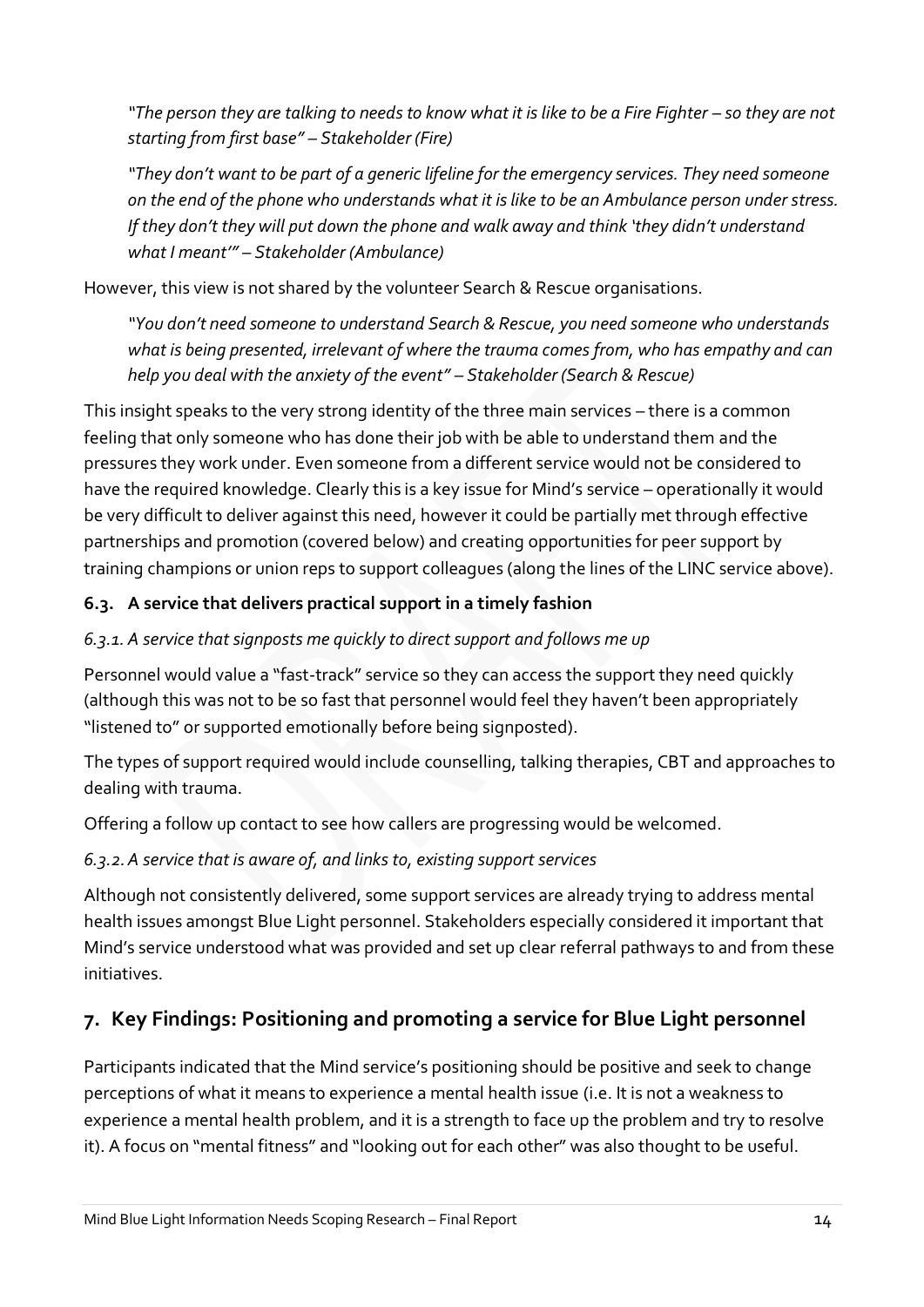This positioning requires careful consideration and testing. Too much direct focus on mental health runs the risk of being off-putting due to the stigma and barriers to accessing support highlighted above.

It may be effective to position and promote the information service differently for each emergency service, and even for roles within them (call handling staff, senior staff etc.).

*"They need to see it has got a fireman on the poster – then it must be about them – if it looks like it belongs to them then you are half way there" – Stakeholder (Fire)*

Given the strong identity of each Blue Light service, promoting the mental health information service through trusted organisations was seen as vital by stakeholders. These are also important referral routes into the service.

*"Our experience says that the most effective support and most successful route to getting help is that they come to us first and we pass it through because we have the expertise." – Stakeholder (Ambulance)*

Other methods thought to be effective by participants included staff training sessions, verbal announcements and briefings from senior management, posters to make it visible in stations, intranet pages, training Union Reps to make others aware, Facebook groups, credit card sized reminder materials, "trade" magazine articles and the websites and materials of trusted organisations (such as Unions and Service Charities).

# <span id="page-14-0"></span>**8. Key Findings: The differences between the emergency services**

Whereas "on the ground" there are similarities between the four emergency services, it is clear that there are some significant differences in culture, available support and ways of working that may need to be reflected in how the information service is designed, promoted and delivered. In addition, the services perceive themselves to be very different with individuals strongly identifying with their service rather than an overarching "Blue Light" identity. Some of these differences are captured in the table below:

| <b>Service</b> | <b>Work patterns</b>                                                                           | Context/Challenges                                                                                |
|----------------|------------------------------------------------------------------------------------------------|---------------------------------------------------------------------------------------------------|
| <b>Police</b>  | - Time with colleagues at station<br>- Call outs very varied, some very<br>mundane             | - High levels of stigma<br>- Management not always supportive<br>- Low morale due to cuts         |
| <b>Fire</b>    | - Changing shift patterns mean that<br>watch teams are being split up<br>- Often station based | - Stigma being reduced slightly<br>- Very sensitive to employer knowing<br>they may be struggling |

*"People can be very parochial – Police and Ambulance get on very well, Police and Fire don't, and Ambulance and Fire don't either" – Stakeholder (Ambulance)*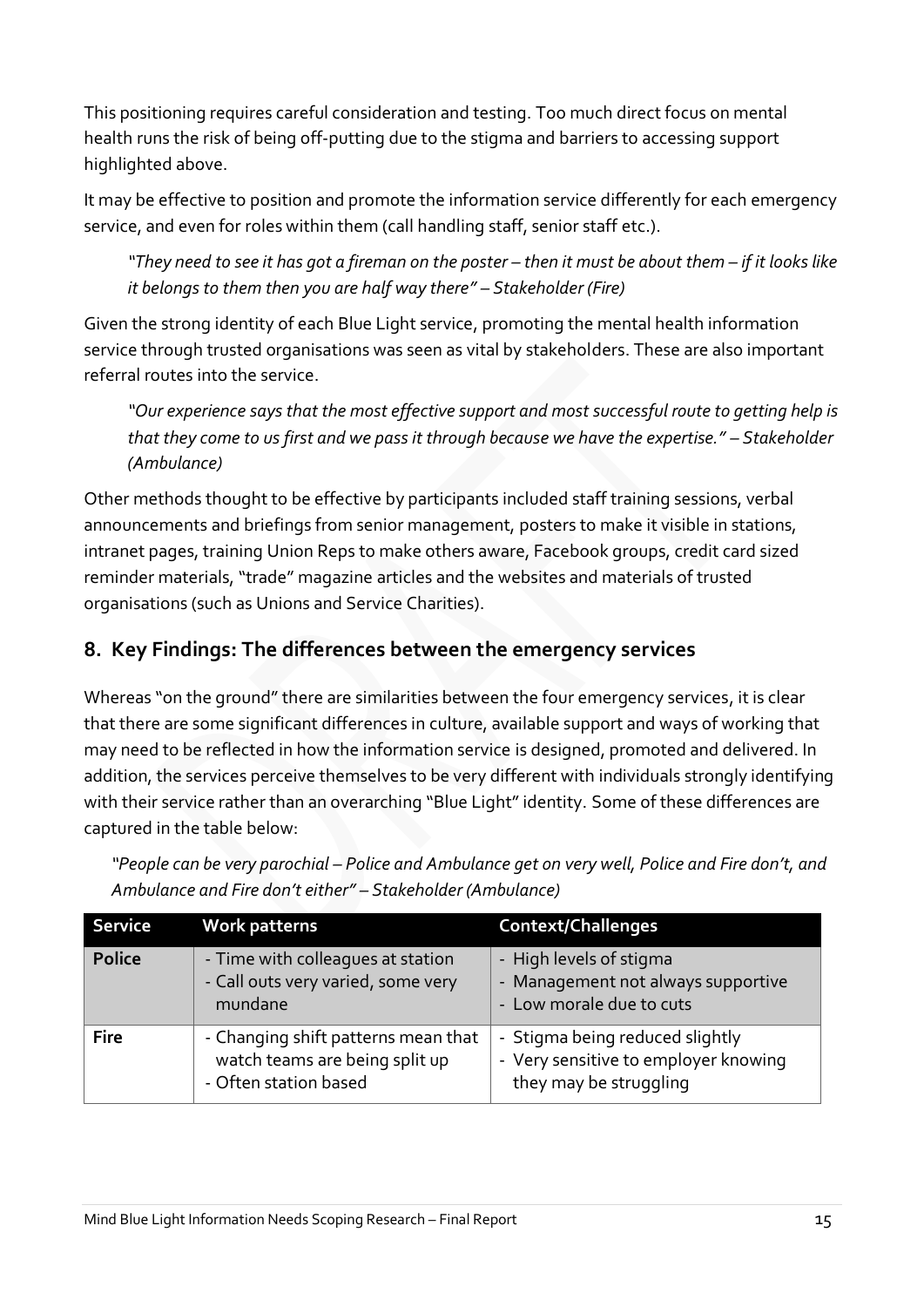| <b>Service</b>            | Work patterns                                                                                                                                                                                                     | <b>Context/Challenges</b>                                                                                                                                                                    |
|---------------------------|-------------------------------------------------------------------------------------------------------------------------------------------------------------------------------------------------------------------|----------------------------------------------------------------------------------------------------------------------------------------------------------------------------------------------|
| Ambulance                 | - Shifts long and demanding<br>- On the road<br>- No "down time" at the station<br>with others to talk to<br>- More lone working and isolation<br>- Frequent traumatic situations<br>- Fewer debriefs due to cuts | - Good awareness of mental health<br>issues (especially trauma)<br>- Management who have never<br>experienced the job<br>- More support available but fear of job<br>repercussions prevalent |
| Search &<br><b>Rescue</b> | - Very sporadic interactions but<br>often highly traumatic<br>- As volunteers this is only one part<br>of their life, not their career<br>- Sometimes first on scene                                              | - Volunteer can leave if struggling<br>- Lowest level of formal support (no<br>employer obligations)                                                                                         |

It is also important to note that the situation will also differ between teams and forces within each service.

# <span id="page-15-0"></span>**9. Conclusions and recommendations**

Across the board there is a great demand for a mental health information service specifically designed for Blue Light personnel – there is little doubt that such a service will be welcomed and would benefit many people.

Mind's current offer and channels broadly suit the needs of this audience, however in order for the service to be used the following additional activities should be undertaken:

Proactively train both management and personnel in mental health and wellbeing

With such strong barriers to access, Mind should not rely on personnel to use the service when they need it. Aspects of the service (e.g. spotting symptoms and knowing where to access support) should be proactively taken into the workplace.

Training sessions would be a useful way of delivering this – research amongst Fire Fighters has found that individuals who attended either of two mental health training and promotion courses ("Looking After Wellbeing at Work" or "Mental Health First Aid"), reported a statistically significant improvement in attitude to mental health problems and increased ability and confidence to help someone experiencing problems than those who were given an information leaflet and a one hour question and answer session.**<sup>6</sup>**

Training should also be provided to those in management positions so that they are aware of the prevalence and impact of poor mental health, to enhance understanding and empathy in their teams and able to ensure their staff have access to the right support.

-

<sup>6</sup> 'Promoting Well-being and Reducing Stigma about Mental Health in the Fire Service', published in the Journal of Mental Health.

Mind Blue Light Information Needs Scoping Research – Final Report 16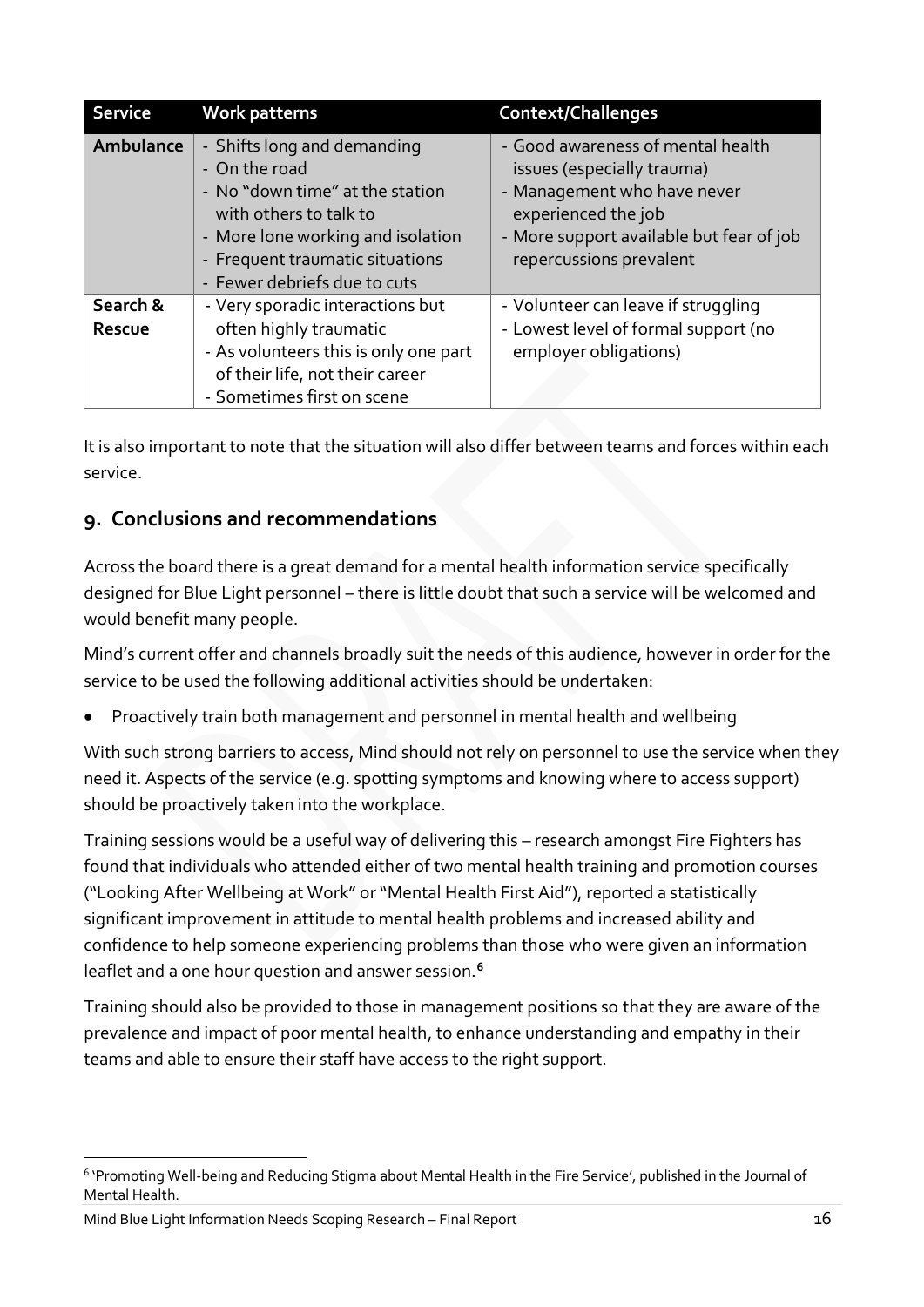Use a normative approach to reduce the stigma attached to accessing support

It is important that personnel are aware that not only is it normal to experience mental health problems at work, it is also normal to seek help for them. Developing normative messages, based on results from surveys, describing the majority healthy behaviours of personnel (e.g. "8 out of 10 Ambulance workers would seek help to protect their mental health and stay fit for work") would help to achieve this – as would an alignment of mental health support with physical health support, and the promotion of case studies and testimonials from personnel who have taken action to maintain their wellbeing after experiencing problems.

Increase accessibility in terms of opening times and channels

Most personnel want the option to speak with a fellow human being via a helpline. There is a desire for this service to be available 24/7 but a realisation that this may not be possible. However extended opening times will make it easier for those working shifts to access the helpline. Providing information and support via a smart phone app would also be welcomed as it allows people to access the service discreetly at any time.

Work with partners to ensure the service is credible and trusted

Whereas Mind is trusted to be confidential, independent and expert in mental health, it lacks the credibility of an organisation that would understand the pressures of working in a Blue Light service. Ideally personnel in the paid emergency services would like to access mental health services provided by those who have actual experience of the job (just as ex-Blue Light Service staff).

If this is not possible for Mind, clear and effective partnerships need to be built with the other charitable organisations that support Blue Light personnel, both in terms of signposting to Mind's service (as they may be the most appropriate first port of call for personnel) and receiving referrals from Mind's service (as they have some support services in place).

Position the service as a way to "keep well for work"

The main benefit sought by personnel is being fit and able to do their job and help others – this needs to come across strongly in the service's positioning. It is vital that this and other options for positioning, names for the service, and the appropriate tone of voice is pre-tested with personnel.

 Promote the information service differently for each emergency service, using a variety of communication channels

It is likely that the most effective promotion will be tailored to particular services as opposed to a collective "Blue Light" approach, tapping into the strong sense of identity in each emergency service. This opens up the opportunity to develop highly relevant, bespoke messages and materials for each emergency service increasing the information service's relevance. As above, messages and materials will need to be pre-tested with personnel.

A persistent, multi-media communications plan including both public and private channels is needed to repeatedly bring the service to people's attention.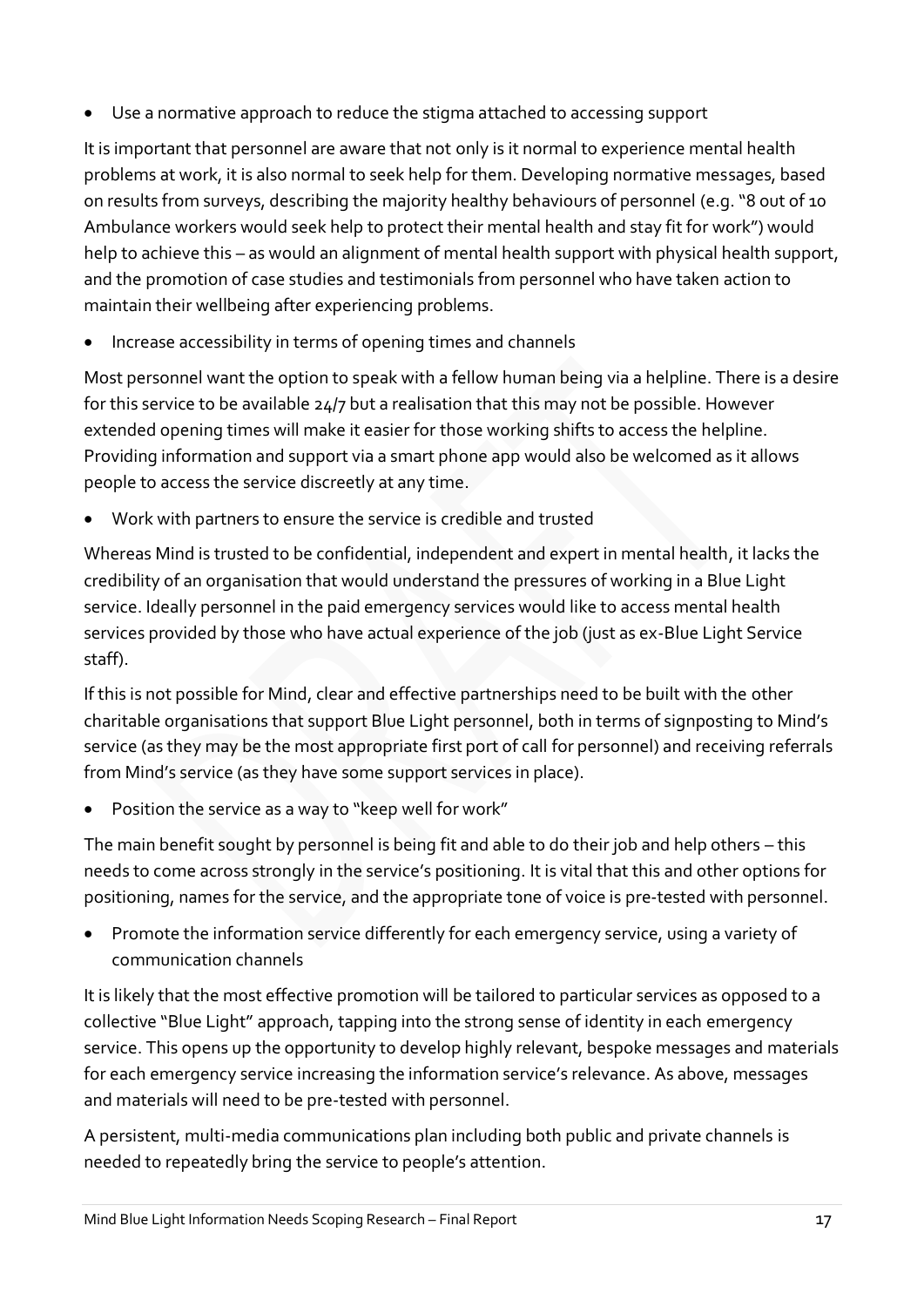# **Appendix 1: Participant pen portraits**

Identifying details have been adapted to ensure anonymity.

## **Female, 29, PCSO (Police), 6yrs in role**

Felt bullied and isolated by her team when she moved regions. *"It's ok if you're in a good team, but if you're in a bad team..."* She ended up feeling very depressed but was too scared to approach her manager *"I didn't want to be a burden"*. Eventually she went to her own GP who signed her off sick.

#### **Male, 21, Support group officer (Fire Service), 1yr in role**

Felt very bored and unfulfilled by all the desk work he was being assigned, due to cuts in backroom staff, in the end he didn't want to come into work. Having mentioned this to his manager and been told to *"get on with his job"* he eventually visited the Occupational Therapist. He was only aware she existed as she had introduced herself at a social event. He feels better having voiced his frustrations and being heard but is still frustrated by his job.

#### **Female, 47, Emergency ambulance crew, 13yrs in role**

Under pressure and feeling *"pushed to the limit"* with the new rota system where she is on the road sometimes for 12 hours without a break. Has been experiencing sleep disturbance and poor appetite since attending two incidents one involving neglect and terminal illness, and another involving the death of a child *"it saddened me and stayed with me".* She is aware of the LINC service and 24 hours counselling. She has not sought help due to fears of losing her job.

#### **Female, 52, volunteer with Mountain Rescue for 15 years**

Currently off work with depression following a series of incidents, one involving the fatality of a mother leaving two children stranded in the countryside and two suicides. Since then she has also experienced two personal bereavements which tipped her into a depression. She visited her GP and has been signed off work and prescribed anti-depressants.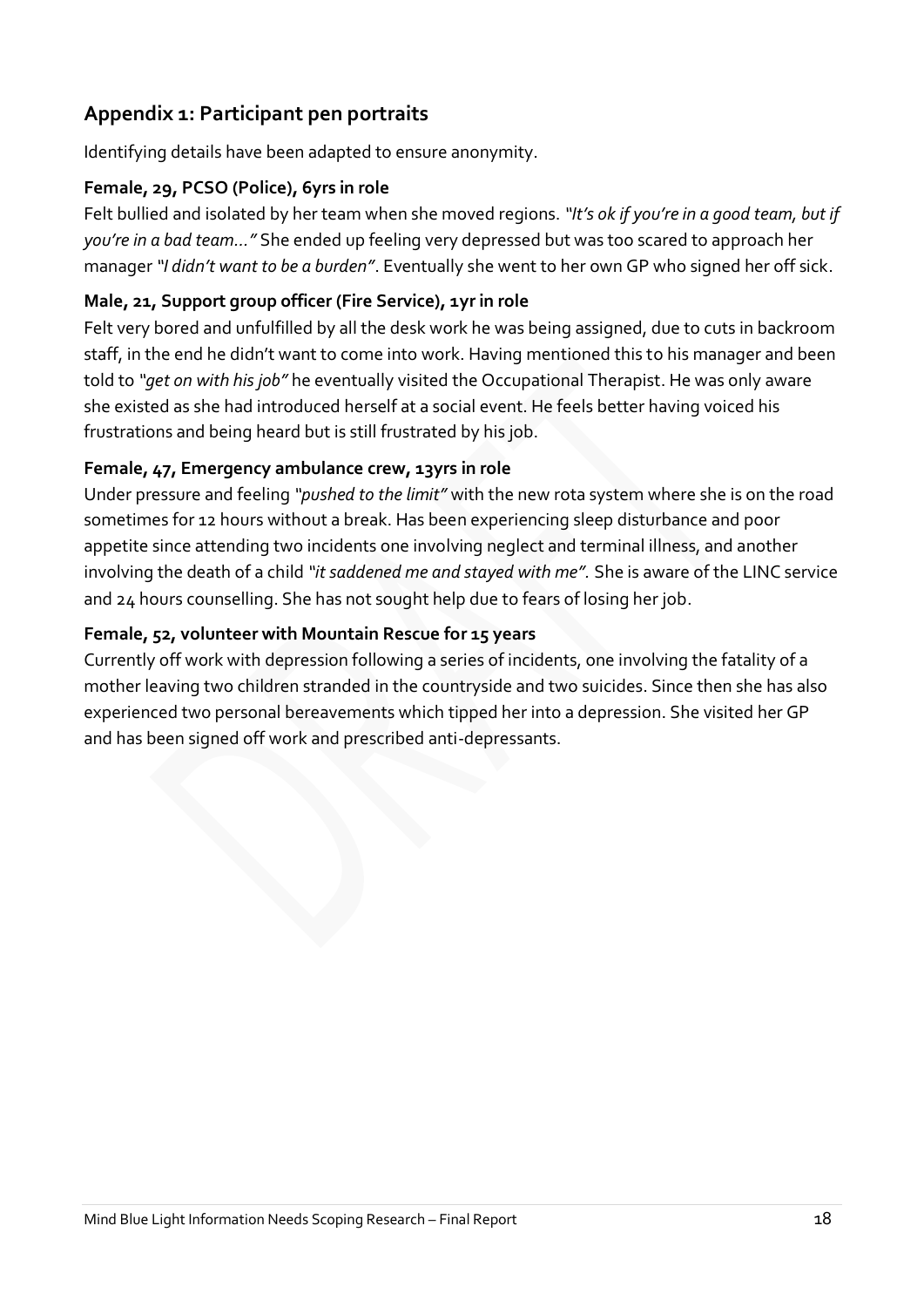# **Appendix 2: Personnel Discussion Guide - Telephone depth interviews**

#### **Introduction:**

Good morning/afternoon/evening, its Becky Williams calling from Fiveways, on behalf of Mind. I understand you've very kindly agreed to take part in a short telephone interview? Thanks very much for giving up your time, it will only take 20 minutes. The findings from the research will help Mind to develop better information and services for blue light personnel.

# *Reassure on confidentiality and anonymity – mention MRS code of conduct if necessary.*

*0:00*

## **Background:**

Service employed in:

Role:

Time in Role:

Briefly explore what it's like to do their job (desk based, front line etc.)

The best parts of the job

The most difficult parts of the job

Which aspects of the job impact their emotional wellbeing the most (if needed probe with words such as 'cause you stress', 'make you anxious', 'get you down and depressed')

Spontaneous responses

Then probe if necessary: management, targets, cuts, dealing with traumatic situations, shift work etc.

#### *0:05*

#### **Personal experience of emotional/mental health issues:**

Has their emotional wellbeing/ or that of a colleague, ever been negatively impacted by work

Ask them to explain the event/situation in their own words

What was the trigger, how did this develop, what was the outcome

How did this impact them at work PLUS home life/family/partners/relationships?

Did they get help? Where, who from, was it useful?

How did they know where to find help?

How did you access the info/services?

Were there any info/services you actively avoided?

Why?

Triggers/barriers to getting help - Why

*0:10*

## **Response to Mind's current information/services**

Stimulus 1:

Moderator read out description of current Mind offer:

Mind produces a wide range of information products that describe common mental health problems, their symptoms and options for getting support with them. Available via Mind's website and in hard copies, the information includes detailed material on diagnoses and common treatments as well as individuals with lived experience describing how mental health problems have affected them. Mind also runs an information phone line which signposts callers to providers of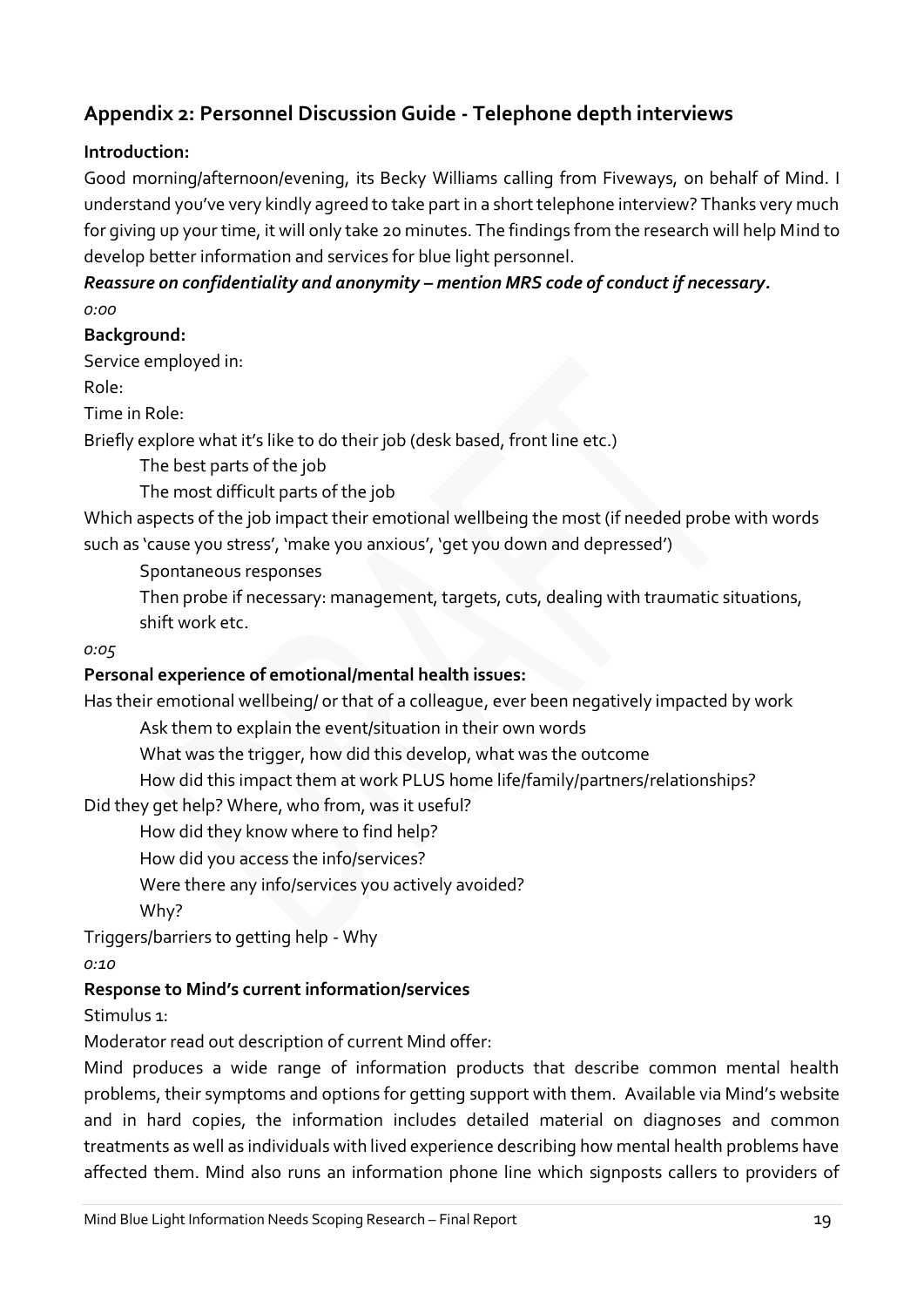specialist support, and a legal phone line that helps callers understand the law relating to mental health conditions.

Spontaneous response

Likes/dislikes

Likelihood to access – why/why not

Motivations/barriers to access a service like this

What would need to change?

#### *0:13*

#### **Clarification of what a service / info for Blue Light personnel should look like in order to meet their needs?**

Spontaneous suggestions overall

Then probe detail:

#### **Information specifically**

What content is desired?

Spontaneous desires

Why?

Then probe:

- Stress
- Depression
- Anxiety
- Sleep
- Post-Traumatic Stress Disorder (PTSD)
- Impartial information on side-effects of medications (e.g. Impact on someone working irregular shifts? Driving?)
- Legal advice
- How to cope in a crisis
- What to do after a traumatic event
- Prioritise and rank in order of pertinence and importance

#### Which channels work best?

Spontaneous desires

Why?

Then probe: internal website/intranet, websites, email newsletters, SMS sent out, leaflets in canteen/pin boards, social media – signposts on own newsfeed, on employer pages, video on YouTube, PDF on intranet?

#### **Service provision specifically**

Content/types of services desired?

Spontaneous desires

Why?

Then probe: traumatic event debriefing, counselling and psychotherapy, group work, workshops on how to cope with traumatic material, relaxation techniques, meditation, mindfulness, peer support, regular debriefing – to normalise.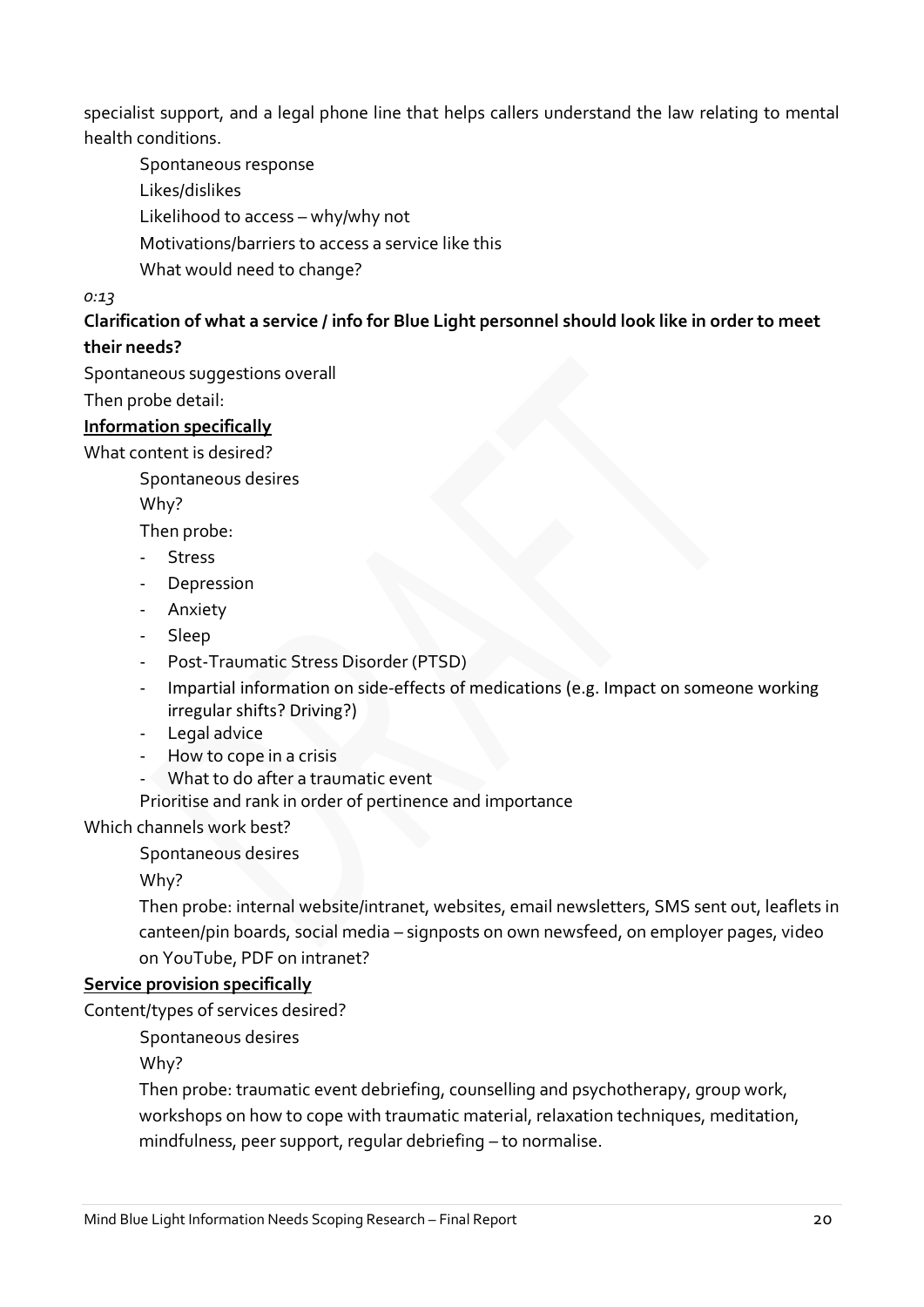Which delivery channels would you trust most: Who should the service/info come from?

Spontaneous desires

Why?

Then probe responses to: HR, Mind, GP, external providers, occupational health, EAPs, selfhelp – online/books etc.

Accessibility and Promotion: How should you be told about these services?

Spontaneous desires

Then probe responses to: internal email, social media, SMS, posters, staff magazine/newsletters, specialist websites/forums, union/federation newsletters or publications, other media consumed by emergency services personnel

0:20

Record gender.

Record additional demographics where appropriate – (optional)

(Age, ethnicity, family status)

#### **Thanks and close – explain incentive payment.**

**For warmer staff/volunteer leads: explain that Mind will be in touch in the next few months with more information about championing mental health in the workplace.**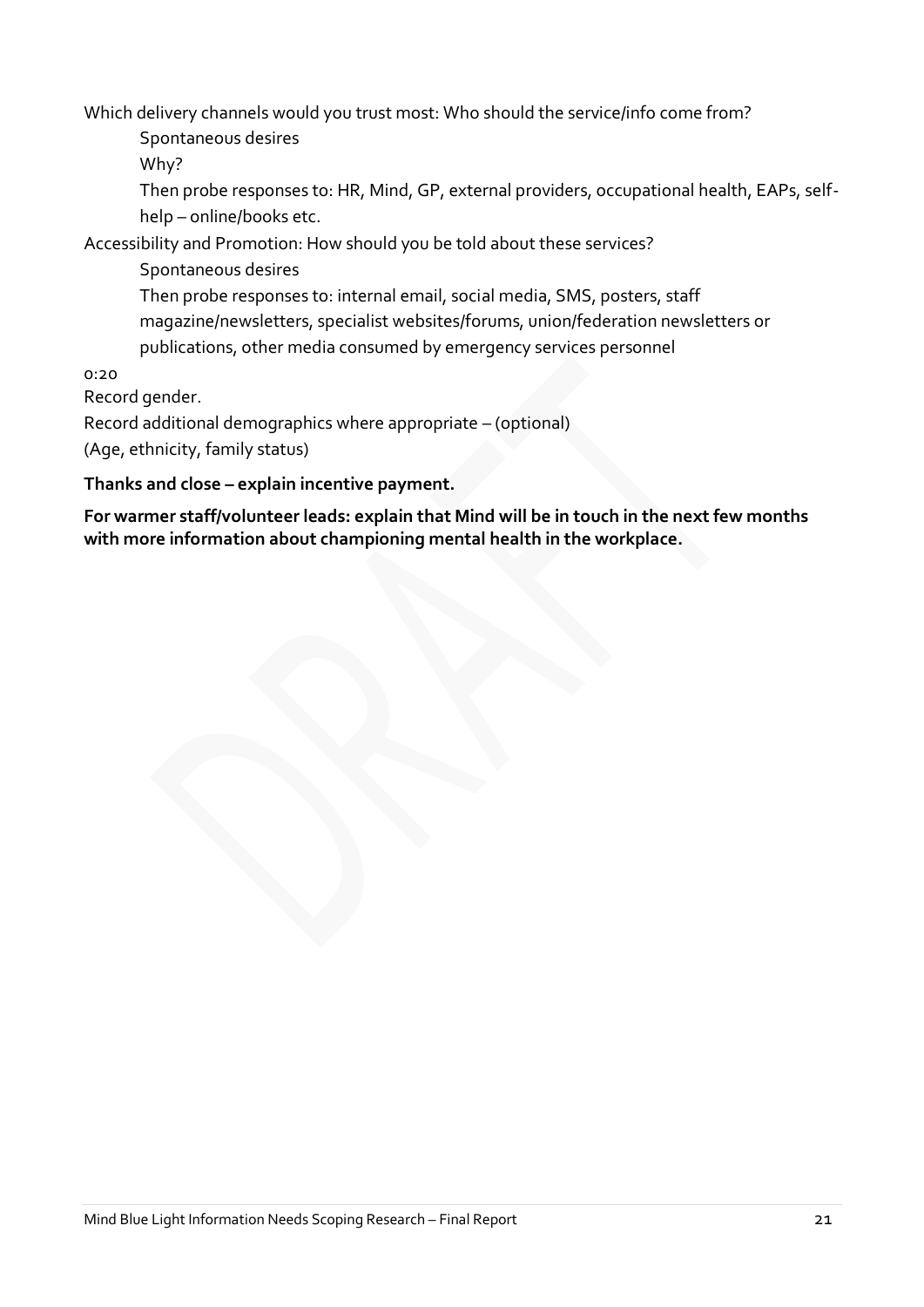# **Appendix 3: Stakeholder discussion guide - Telephone depth interviews**

This guide will be used to structure conversations with stakeholders who have offered to speak in more depth about the information needs of Blue Light personnel. Interviews will have been arranged by email.

It is not a fixed script and it can be altered depending on the findings from previous calls, and to fit the situation and expertise of the participant.

Thank you for talking with me. My name is [caller] I work for a company called Fiveways and am calling on behalf of Mind, the mental health charity.

Just to recap, Mind is leading a new government funded programme to support the mental health of staff and volunteers working in Police, Ambulance, Fire & Rescue, and Search & Rescue services. A key part of the programme is to develop a **mental health information helpline and resources** specifically for emergency service personnel.

Mind is keen to get the feedback from organisations in the emergency services to understand how best to develop the programme to meet the mental health needs of staff and volunteers, and it will be great to have your perspective working in [organisation].

I have a few questions to run through with you. Our conversation should take about 20 minutes. Rest assured that it is **confidential and anonymous**. So I can focus on our discussion and write up my notes later I would like to record our conversation - is that okay?

- 1. Please can you tell me a little bit about your role within [organisation]?
- 2. Mind's project aims to meet the mental health needs of emergency personnel what do you feel are the main issues that affect the mental health of people working [emergency service]?

#### **Definition to use if asked "what do you mean by mental health?"**

We all have mental health, just as we all have physical health, and how we feel can vary from mental wellbeing to severe mental distress. When times are tough we may struggle to cope – we may feel angry, or upset, or find it difficult to concentrate and engage with those around us. In many cases this will pass as the period of stress comes to an end. However, when someone has these experiences for a long time and it limits their ability to live life to the full, we refer to it as a mental health problem.

3. Is mental health discussed in the workplace? At what times? By whom?